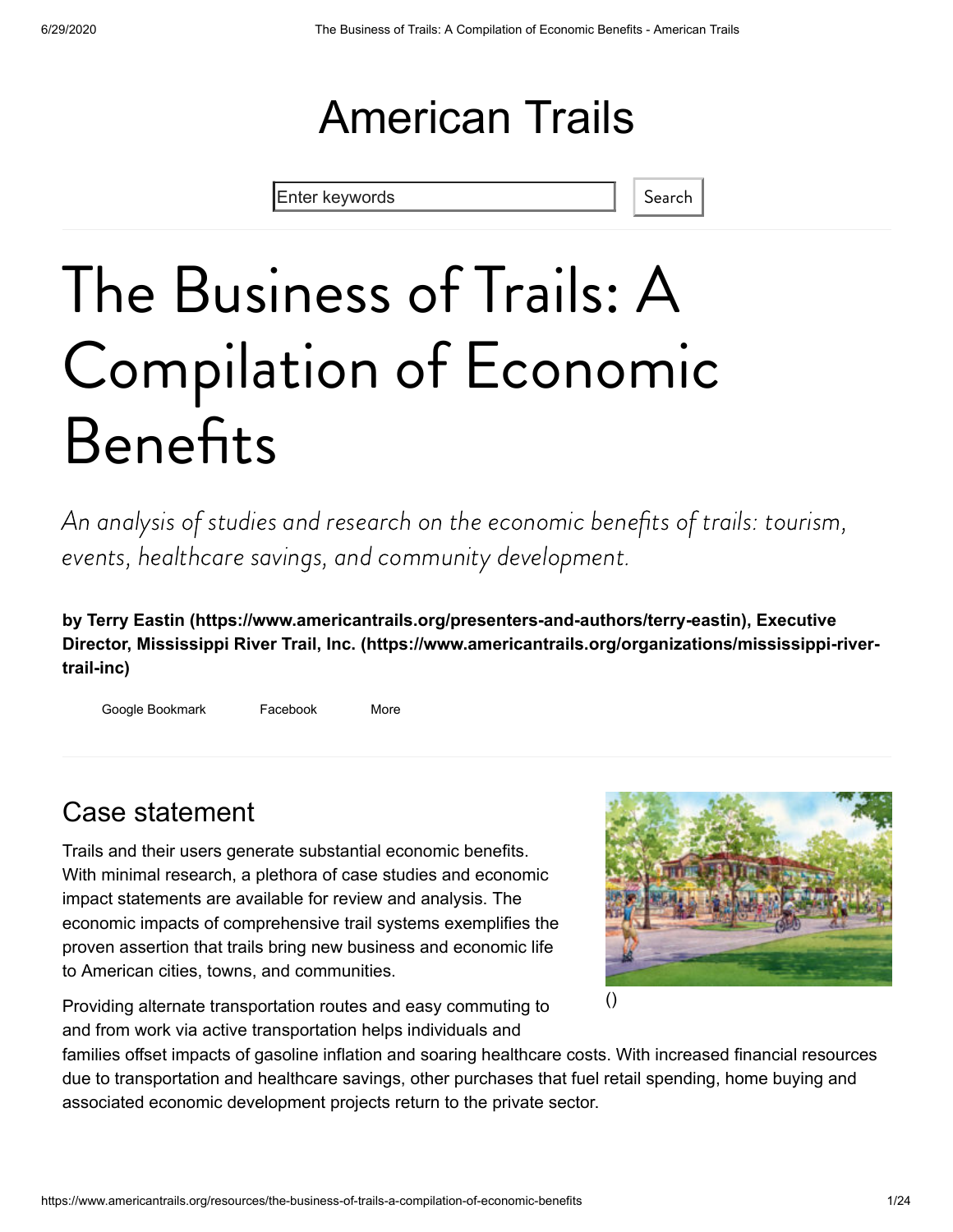For more than 20 years, states, cities, and national organizations across America have been documenting the economic impacts of trails. Studies, as early as 1974, began asserting the economic value of such resources. In recent years, 2000–2008, the number and quality of those studies have increased dramatically.

The following quote typifies the importance placed on trails based on studies conducted by the U.S. DOT, Federal Highway Administration in 1994 after the establishment of the Transportation Enhancements Program as Part of the U.S. Federal Highway Administration Transportation Budget.

**This is the vision–to create a changed transportation system that offers not only choices among travel modes for specific trips, but more importantly presents these options so that they are real choices that meet the needs of individuals and society as a whole. Making this vision a reality must begin now.** – USDOT Federal Highway Administration.

**Economic Impact of Trails** – 2002 Consumer Survey by the National Association of Realtors and National Association of Homebuilders

Other organizations whose economic development are impacted by the inclusion of trails and trail systems include the National Association of Realtors (NAW) and the National Association of Homebuilders (NAHB). With no bias and an agenda to determine what most appeals to new homebuyers, these organizations united in 2002 to conduct a Consumers Survey. The Sample of 2,000 households was derived from a national panel of respondents who purchased a primary residence within the last 48 months.

Survey respondents were ask to rate the importance of the following community amenities that would seriously influence you to move to a new community, realizing that these features, in varying degrees, may increase the cost of the home or involve higher homeowner association fees or local taxes. 2 Out of eighteen categories, 44% of respondents listed highway access as the most important amenity, followed by walking/jogging/bike trails at 36%. Sidewalks on both sides of the street ranked third at 28%, with parks areas and playgrounds following at 26% and 21% respectively. Shops within walking distance of home ranked 6th, at 19%. Amenities like golf courses, tennis courts, club houses, and baseball/softball fields ranked less 8%.

When asked "Which of the following statements about homes and neighborhoods do you agree with?" Twenty-seven percent (27%) of respondents agreed with the statement I wish I could walk more places from my home. The only category with a larger rate of agreement was "I wish my home were larger" with 64% of respondents in agreement.

The demographic make-up of the study included 79% over the age of 35; 60% with incomes higher than \$50,000; and 64% married couples. In a follow-up *Growth and Transportation Consumer Survey* in 2007, findings concluded that:

*"Three-fourths of Americans believe that being smarter about development and improving public transportation are better long-term solutions for reducing traffic congestion than building new roads, according to a survey sponsored by the National Association of Realtors® and Smart Growth America.* "

The *2007 Growth and Transportation Survey* details what Americans think about how development affects their immediate community, and traffic congestion was a top concern. Nearly half of those surveyed think improving public transit would be the best way to reduce congestion, and 26 percent believe developing communities that reduce the need to drive would be the better alternative. Only one in five said building new roads was the answer.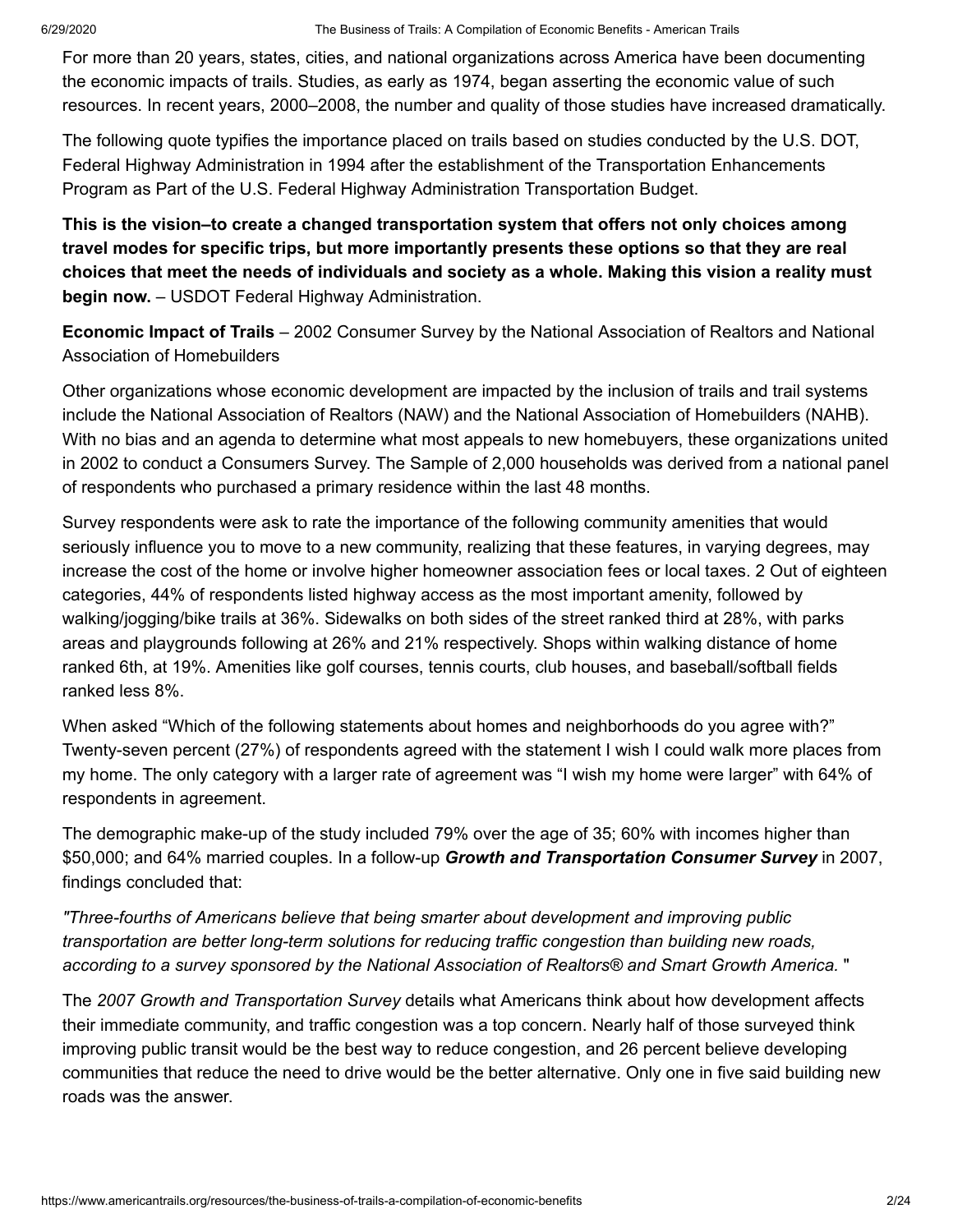An earlier report conducted by the University of Nebraska entitiled *Omaha Recreational Trails – Their Effects on Property Values and Public Safety* in June 2000 reported similar findings. The results indicated that 65% of respondents felt their home would be easier to sell and 42% of respondents reported that their homes were easier to sell because of the nearby trail's presence.

A clear majority of residents (63.8%) who bought their homes after the construction of trails reported that the trail had positively influenced their purchase decision. Seventy- five percent (75%) of respondents identified a correlation between trails and a positive impact on the quality of life in their neighborhood.

#### **Economic Impacts of Bicycling Tourism**

*Des Moines Register's* Annual Great Bicycle Ride Across Iowa (RAGBRAI)

The Register's Annual Great Bicycle Ride Across Iowa (RAGBRAI) is an event sponsored by the Des Moines Register since 1973. The Annual Bicycle Ride has become, in some cases, the largest economic 3 impact event for towns and cities in the state.

Due to the popularity of the event and the large number of registrants, a lottery was established to selected applications for ridership limiting the number of participants to 8,500 with an additional 1,500-day riders for each of the consecutive 6 days of the event. In 2007, alone, more than 800 applications (over the 8,500 rider limit) were received. Since it's inception, there have been more than 255,650 riders covering 15,535 miles at RAGBRAI. Seven hundred sixty one (761) Iowa towns or 78% of all towns in Iowa, have enjoyed substantial economic impacts due to RAGBRAI since the first event in 1973.

"We've seen towns that get 20,000 – 30,000 people associated with RAGRAI," said T.J. Juskiewicz, the ride's director. "That's a lot of dollars. The economic impact has been reported at \$2 million per town." Because of the economic impact, more than 200 other rides have been established throughout the years taking their inspiration from RAGBRAI, including bicycle rides in Kansas, Nebraska, Oklahoma, Georgia, Tennessee, Florida, Colorado, Oregon, Maryland, Ohio, Maine, Missouri, Illinois, Virginia, Rhode Island, Minnesota, Delaware, New Mexico, Michigan, North Dakota, New York, California, Washington, Arizona, Wyoming, Mississippi, Texas, Kentucky, Utah, Wisconsin, Indiana, New Hampshire, District of Columbia, Massachusetts and North Carolina.

In studies conducted by the Maryland Department of Transportation, a \$191,893 investment in Maryland's Northern Central Rail Trail increased state revenues by \$303,750 the same year the trail opened. *Analysis of Economic Impact of the Northern Central Rail Trail*, Maryland Department of Transportation (1994).

In another important 1999 study, it was determined that the the Great Allegheny Passage brought in \$14 million in direct economic benefit (rentals, meals, lodging, trinket purchases) even as it was only half completed. *(Stephen Farber, University of Pittsburg and Pennsylvania Economic League, "An Economic Study for the Allegheny Trail" (1999).*

## Case studies

*Washington and Old Dominion Trails in Virginia* – Prepared for the Virginia Department of Conservation (2004)

The Washington and Old Dominion Trail (W&OD) is a 45-mile long transportation and recreation corridor running from Arlington, Virginia, west to Purcellville. This report focuses on the Washington and Old Dominion Trail (W&OD. The first section includes statistical information about user demographics, trip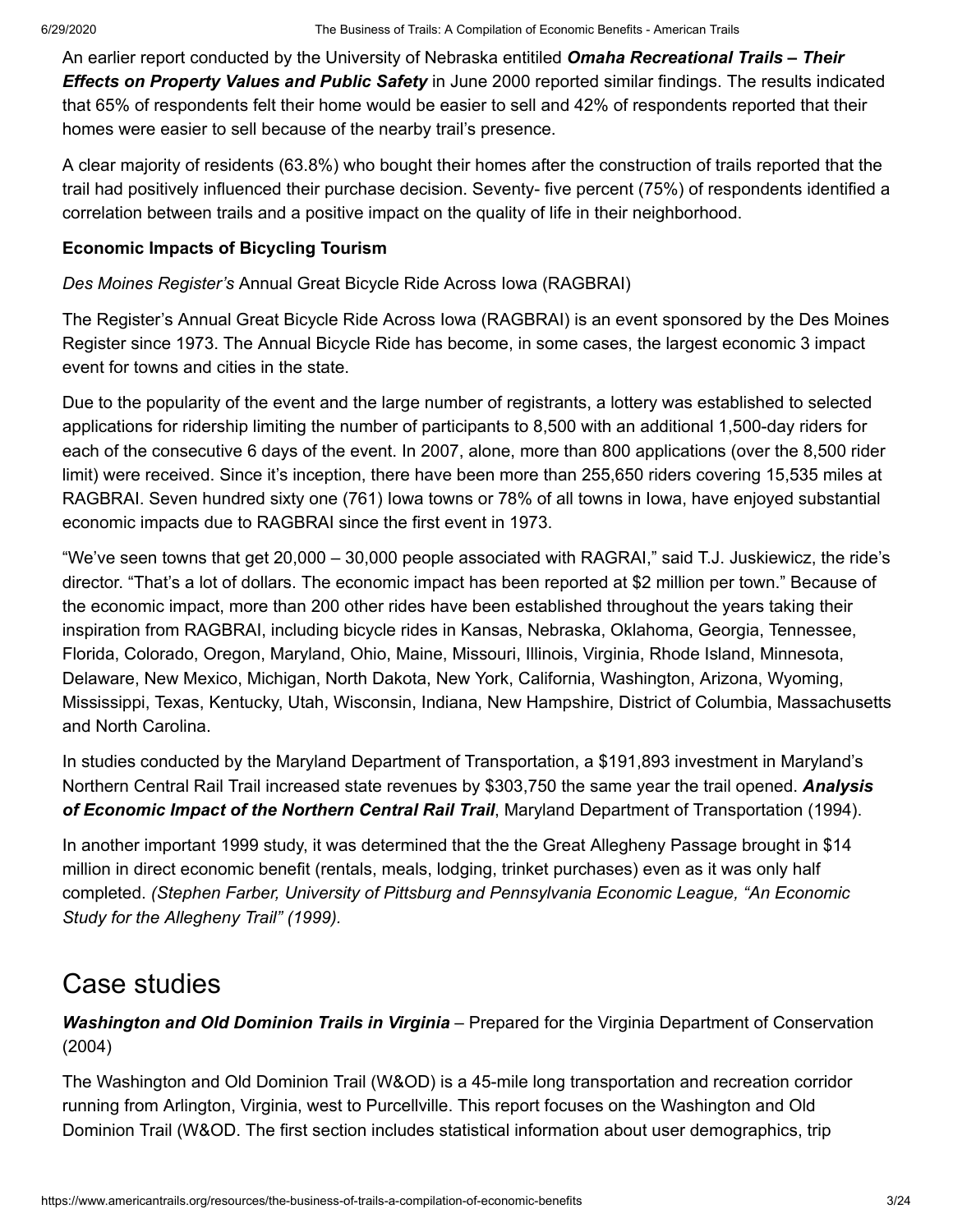profiles, attitudes and management preferences. The next part of the results section explores the economic benefits accruing to trail users and the 4 economic impacts on the region stimulated by trail use.

A representative sampling procedure described above was used to obtain 1,426 completed questionnaires from trail users between May 2003 and April 2004. Information from completed questionnaires was combined with on-site summer visitor counts at various trail segments to arrive at an annual estimate of adult visits (aged 16 and older) of 1,707,353. Of this number 5.24% or 89,807 of the visits, amounting to 33,262 group trips were from users living outside the northern Virginia area. The remainder if the visits, 1,617,546, were from local residents.

An estimated 1.7 million adult W&OD users spent in total about \$12 million annually related to their use recreational use of the trail. Of this amount, about \$7 million was spent directly in the northern Virginia economy by locals and non-locals using the trail. The estimated 1.6 million local visits accounted for about \$5.3 million of spending directly related to the use of the W&OD.

Trail users were primarily white (85%) and evenly split along gender lines. Asians were the leading minority group at 6 percent. The largest two age cohorts were those aged 36- 45 and 46- 55. Average annual household income for users was just under \$100,000. About 84 percent of users reported being employed, 63 percent in the private sector. The average user group size for all visitors was 1.7, but more than 57 percent of visitors were using the trail alone. Finally, while access to the trail is "free," there is nevertheless considerable economic value that accrues to W&OD users. This net economic value or consumer surplus is a dollar measure of the amount of welfare that users would lose if the trail were unavailable. Using conventional economic methods, it was determined that, on average, a trip to the W&OD was worth between \$9 and \$14 dollars per person more than the average cost to use the trail.

Extrapolating this net economic benefit across 1.7 million adult visits, of which 93 percent were for the primary purpose of visiting the W&OD, leads to an annual net economic benefit of trail access to users of between \$14.4- and \$21.6 million. Because the W&OD is primarily a local resource (95% of visits are by locals) rather than a destination trail, the vast majority of these net economic benefits accrue to northern Virginia residents. *Source: J.M. Bowker, USDA Forest Service Southern Forest Research Station; John C. Bergstrom and Joshua Gill, University of Georgia Department of Agricultural and Applied Economics; Ursula Lemanski, National Park Service.*

#### *Maximizing Economic Benefits from a Rails-to-Trails Project in Southern West Virginia: A Case Study of the Greenbrier River Trail*

A recent report from West Virginia provides more data on the economic and tourism benefits of trails. It presents the results of a 10-month project designed to inventory the recreation opportunities in the Greenbrier River Trail corridor, to assess the level of trail use and its economic impact, and to 5 generate broad-based cooperative efforts to expand marketing and promotion.

"The results of this project clearly indicate that there are opportunities to enhance the economic impact of the Greenbrier River Trail on the area."

A trail-user survey was developed to assess both user preferences and trends and, at the same time, amass basic economic impact data on trail use. During October 2000, trail- side surveys were conducted, while several state agencies, commercial businesses, and travel and tourism offices solicited survey responses from the trail users they encountered.

Survey analysis showed that trail users tend to be highly educated with family incomes over \$60,000 per year, and that more than 60% were residents of other states. It was also found that the amount of money spent by out-of-state visitors far exceeded that spent by West Virginia residents. Ninety percent of the out-of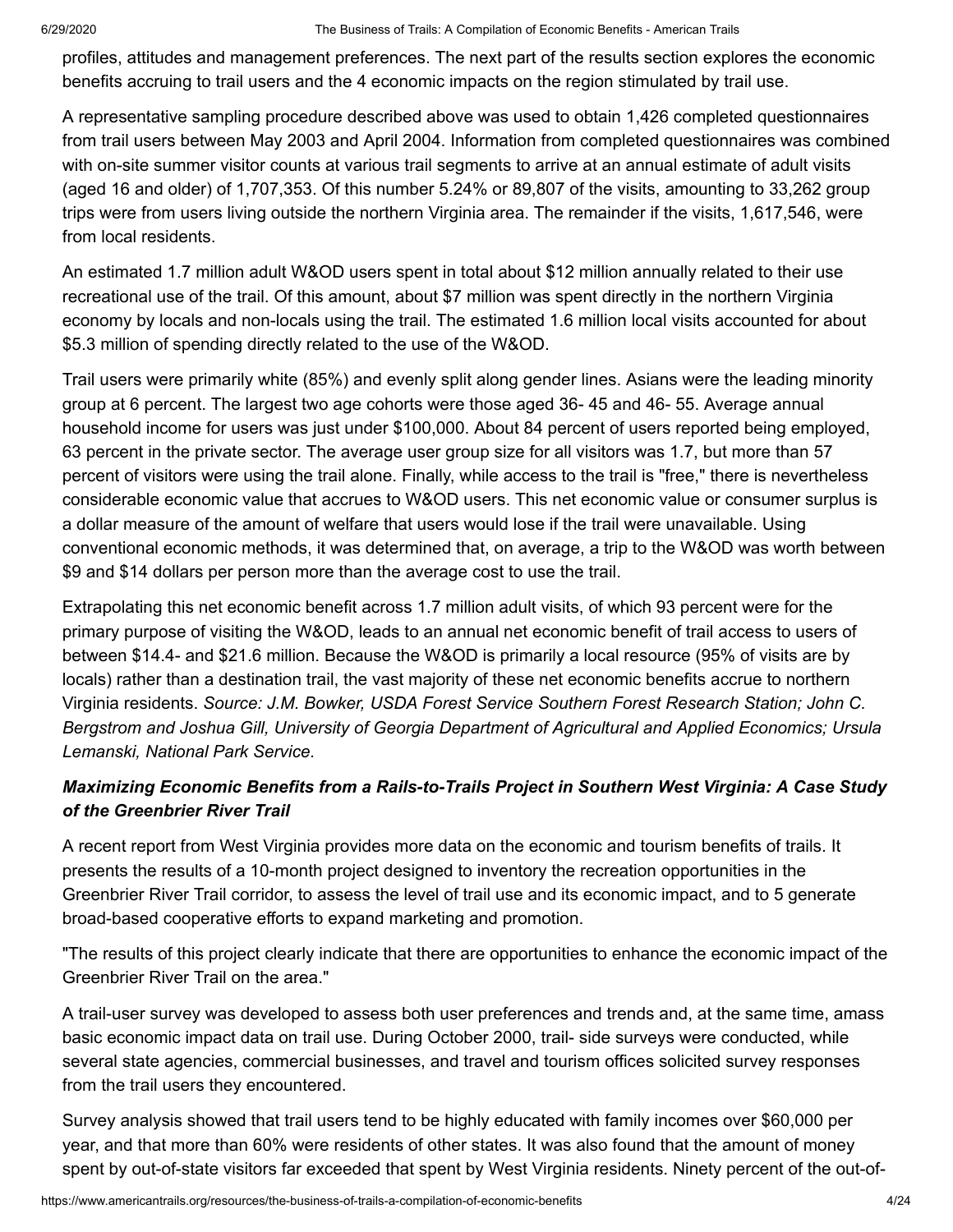state visitors indicated that they were highly likely to plan a return visit to the area. This has profound implications for expanded promotion and marketing opportunities. The overall economic impact on the area by trail users was significant. Out-of-state visitors purchased the broadest range of goods and services and made the greatest total expenditures. Visitors were very pleased with the quality of their trail experiences, the trail itself, and the surrounding environment.

The project began with an inventory all leisure industry providers, points of interest, and infrastructure. Next, a survey of trail users was conducted, followed by public meetings in an effort to create a broad-based support group for economic enhancement. The final step was to produce the documentation of trail user demographics and economic impact.

#### **Trail user survey results show economic benefits**

The following is a summary of some of the findings of the West Virginia economic impacts study of the Greenbrier River Trail:

*Sex and group size of visitors*

Trail users were almost evenly divided between male (53%) and female users (47%). This may have positive implications for future marketing and promotion efforts. If use were skewed heavily toward one gender, marketing and promotion would be more challenging in many respects. The most frequently reported group size was two people (42%), followed by four.

#### *Age*

The age classes representing the greatest trail use were 25-39 (34%) and 40-59 (44%). Only 10% of users were in the 16-24 age class, and 12% were 60 and over. Of particular interest is that West Virginia has one of the highest senior citizen populations in the country, and an increasing percentage of out-of-state visitors are retired. Opportunities abound to market the Greenbrier River Trail to this age class. During summer vacation periods the proportion of younger users is probably be much higher.

*Education Level*

The results of this survey strongly suggest that there may be a high correlation between use of the Greenbrier River Trail and the 6 education level of the users: 90% of the trail users hold college degrees or have attended college.

*Profession and family income*

Of those surveyed 52% were white-collar workers. Only 9% were retired, indicating this group may be a prime target for marketing. Incomes were consistent with education level and profession: 54% reported family incomes over \$60,000.

*Residence*

The fact that 63% of the respondents were from out of state has profound implications for marketing strategies, as does the discovery that only 16% were residents of the two trail corridor counties. Virginia zip codes accounted for 37% of the out-of-state visitors, indicating that Virginia would be a prime target market for promotional campaigns.

#### 1. *Principal type of trail activity*

The most popular type of trail use reported was overwhelmingly bicycling (75%). Future marketing and promotion strategies should attempt to focus on this user group. While walking and jogging are significant uses (20%), they are probably restricted to relatively short sections of the trail near trailheads while bicycle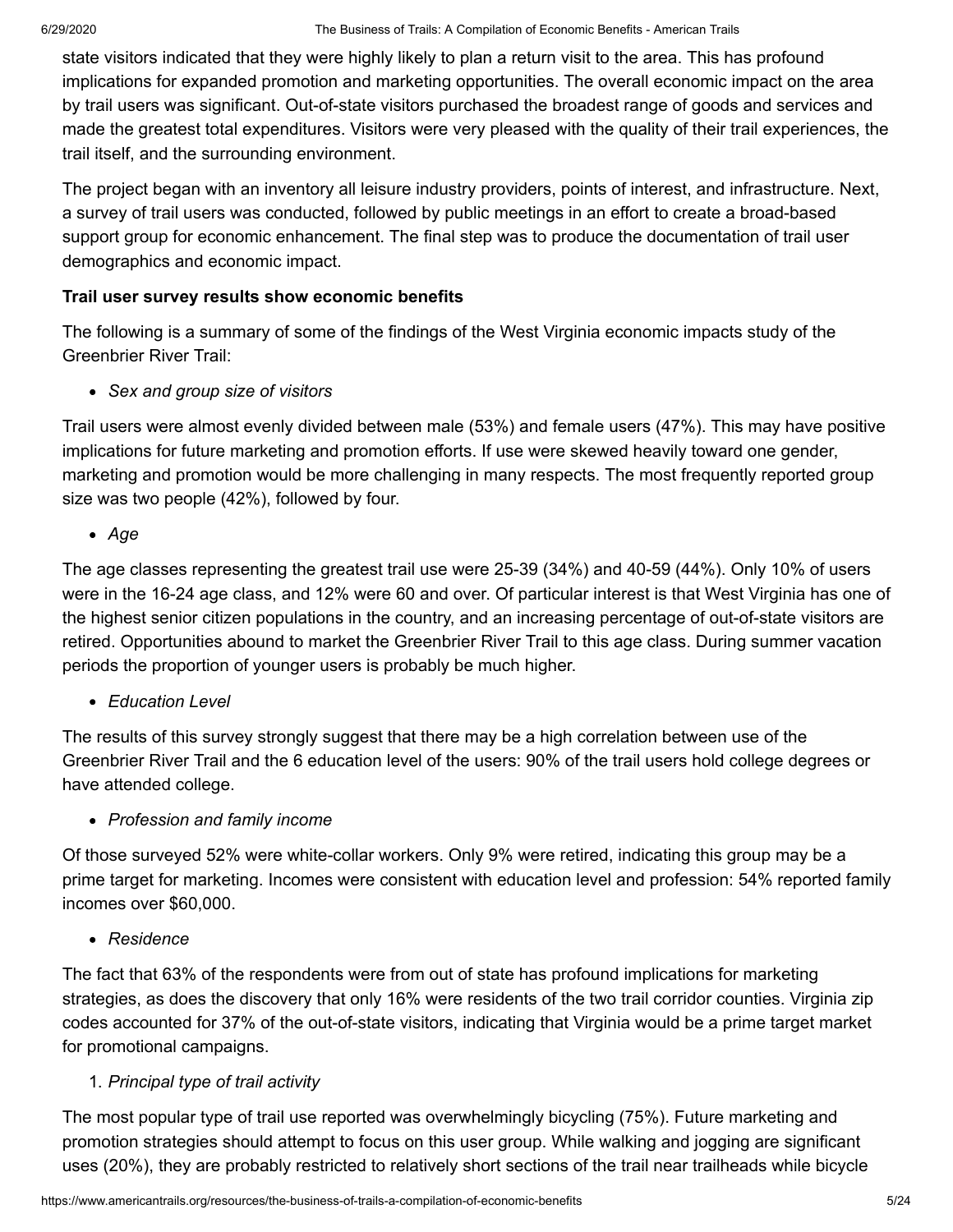use extends over much longer sections.

*Items for which visitors spent money in the area*

Food, travel, and lodging headed the list of items on which visitors spent money. As expenditures on equipment rental or purchase, guide services,and clothing were almost non-existent, it is obvious these are areas that require more effective marketing and promotion efforts. Only souvenirs showed a moderate level of expenditure outside of the top three, perhaps because of limited opportunities for such purchases.

*Duration of visit*

The duration of visits was about evenly distributed among one-day (34%), overnight (27%), and multiple-day visits (39%). Of the reported visits, 93% occurred during a one- to four-day period; and only 7% of the reported visits occurred during periods longer than five days. Marketing and promotion strategies, from a cost effectiveness perspective, might be best focused on the one- to four-day visitor.

*Estimated total expenditure for this trip*

58% spent between \$100 and \$500. Those who reported spending less than \$100 were those who lived within the corridor. Of the 39% who spent more than \$500 on their trips, virtually all resided outside West Virginia.

*Is this your first trip to the Greenbrier River Trail?*

The 47% who indicated "yes" is an extraordinarily high first-time visitor figure. Any tourist-related industry would cherish a first-time attendance rate of 47%. Perhaps this can be attributed to the fact that almost half of the visitors indicated that word-of- mouth was the greatest influence on their decision to visit the Greenbrier River Trail.

*What influenced your visit to the trail?*

More visitors (47%) were influenced by word-of-mouth than were by electronic and print media combined (39%). The fact that 54% of the visitors did not seek or receive printed or electronic information about the 7 trail is further evidence that a broader marketing and promotion effort could positively influence visitation in the corridor.

*Quality of trail, surroundings, and experience*

When viewed together, scenic quality, physical condition, quality of experience, and likelihood of planning a return visit provide excellent opportunities for future marketing and promotion efforts. An overwhelming percentage of the respondents ranked these items very highly. It is clear that visitors appreciated and enjoyed their trail-related activity and that almost every one of them plans a return visit. An expanded promotion activity should obtain mailing addresses of trail users in order to mail printed information to them within a few months after their visits.

#### *Other recreation activities in the area*

As 48% indicated their trip included other visits or recreation activities in the corridor, it is apparent that trail users who have a greater awareness of other activities and facilities in the area are more likely to extend their visit to take advantage of these opportunities. The 59 other outdoor recreation activities reported by trail users are clear evidence that many trail users are interested in other outdoor recreation opportunities when available. The economic impact of these other outdoor recreation opportunities could possibly be enhanced through expanded promotion and marketing efforts in the area.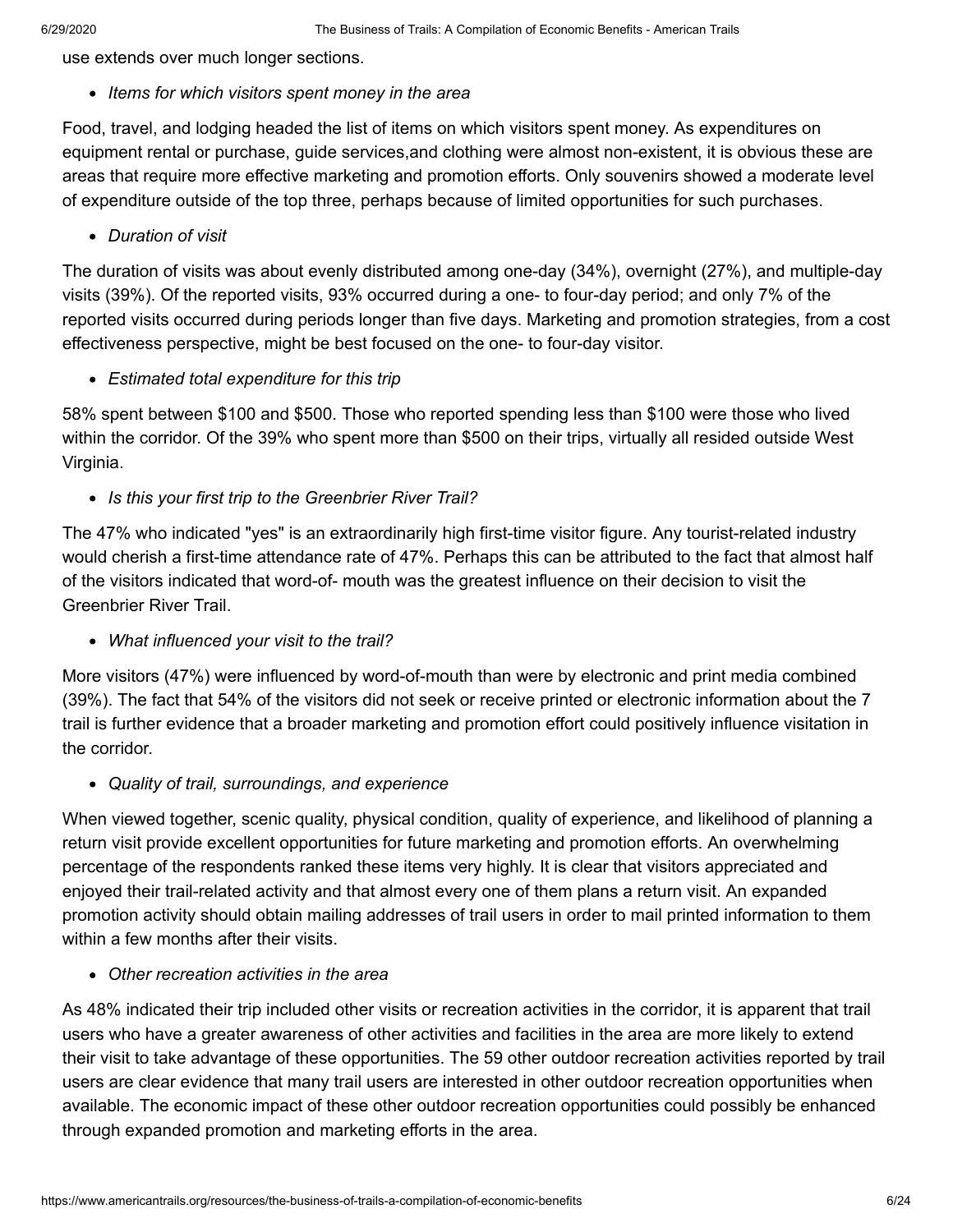## Additional conclusions

Officials of state government agencies and convention and visitors bureaus have suggested that the results of the trail user survey are probably very conservative because use of the Greenbrier River Trail is considerably higher in the summer months. They have suggested that the economic impact results would be significantly greater if a similar survey were conducted during the summer. The results of this project clearly indicate that there are opportunities to enhance the economic impact of the Greenbrier River Trail on the area. The key to success will be to find ways to develop cooperative promotion and marketing agreements among all agencies and organizations that now promote and market in a more narrow focus.

Analysis of Impacts of the Northern Central Rail Trail – Prepared for the Maryland Greenways Commission, a division of the Maryland Department of Natural Resources – PFK Consulting (1994).

The NCRT is clearly recognized by residents as an asset for the region, especially the local community. As the survey findings demonstrate, nearly 100 percent of the Trail's users come from Baltimore County, and as a percentage of Trail users nearly 80 percent use the Trail at least once per week. While some greenways have diverse attendance segments and can significantly increase tourism, others like the (NCRT) are used primarily as a passive recreation resource (walking, biking) primarily by local residents. Not only did the surveys indicate this, but the visitor logs from Monkton Station from 1989-1993 all support this finding. The 8 reason for the NCRT's use primarily by residents can be attributed to both its location (in a suburban to rural bedroom market for Baltimore), it's relatively new presence in the market (10 years), limited signage to the resource from major travel corridors, and lack of commercial development along its length.

Consequently, there are relatively few establishments to capture tourism dollars. However, this market is beginning to grow as is shown by the emergence of tourist related businesses at Monkton Station and elsewhere along the trail. The NCRT's recognition as a local resource is a remarkable accomplishment. Before it was redeveloped as a greenway, the rail corridor was a "magnet" for illegal dumping, vandalism, and illicit uses by adolescents and others. Now, as a prized local resource, the NCRT is "policed' by residents and problems along the corridor have decreased dramatically.

With regard to user expenditures detailed in the economic impacts section of this report, Trail users who had purchased goods for use on the Trail spent an average of \$203 in 1993. Similarly, users who purchased soft goods (food etc.) before or after using the Trail spent an average of \$6.30 per visit. To understand the Trail's success one must recognize the forces that have led to its popularity. Two general areas of interest lead: safety and passive recreation. The interest in safety for walkers, runners and especially bicyclists (who together make up almost 98 percent of the Trail's users) reflects a lack of other safe areas to congregate. To that end, the NCRT fills a critical gap for the surrounding region. Tied into this need are some basic trends:

1) An aging population - in six more years, at the turn of the century over 40 percent of the U.S. population will be over 60 years of age - and already Baltimore County has the second oldest population per capita of any county in the U.S. (Dade County, Florida is number one.)

2) More bicycles are sold in the United States than are automobiles. Nearly all respondents mentioned there are relatively few places near their homes where bicyclists can safely ride. The most popular recreation activity in the United States is walking; over 100 million Americans participate in this activity 2 to 3 times per week.

4) Current land development and housing patterns remain focused outside urban core areas and center on rural and suburban areas. These areas provide relatively inexpensive land, good travel corridors, better schools, support facilities (shopping areas) and less crime than more urban settings.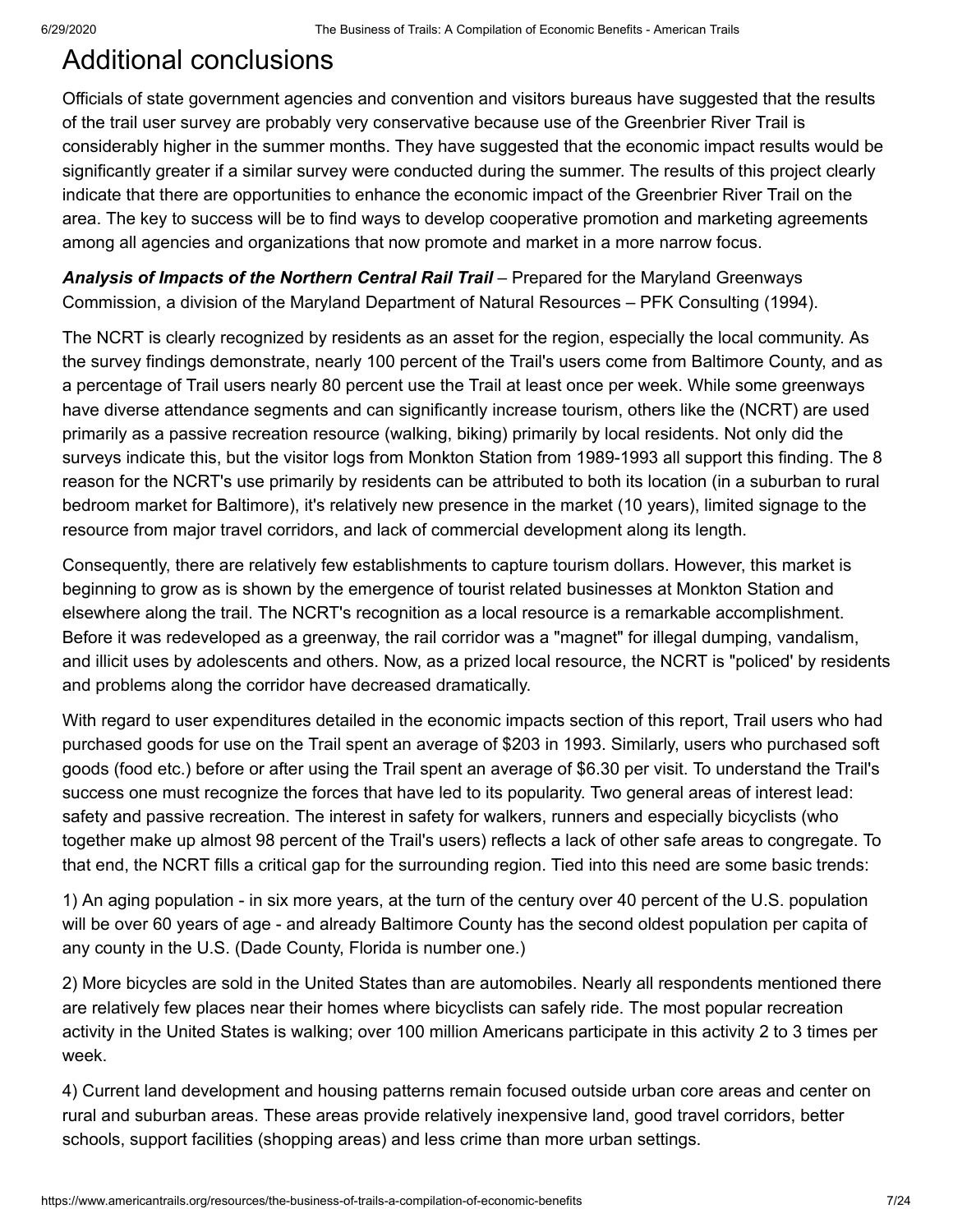*Park Trail Usage Patterns and Public Sentiment Toward Maintenance and Operation Cost*- From the East Bay Regional Park District Trail System ---- Alameda and Contra Costa Counties, California (2003)

#### **Survey looks at public willingness to pay for trails**

A large majority of voters in the East Bay Regional Park District (88%) agree that the system of regional parks and trails is a "valuable public resource." Most voters also recognize the need to properly maintain this public resource (86%). When asked directly whether they would support or oppose a special benefit assessment of \$5 per year on parcel owners in the district "in order to provide funds to operate and maintain a safe and aesthetically attractive system of trails and related facilities, which would include funds for park ranger services, safety patrols, fire suppression, and weed abatement," 77% indicated support for a \$5 special benefit assessment per year on parcel owners in the district, 5% indicated that they were unsure, and 18% indicated opposition to a \$5 assessment. "Voters are well aware of the valuable public resource that exists in the East Bay regional park and trail system."

In addition, those voters who were initially uncertain, or who opposed the proposed \$5 benefit assessment, were given a short list of possible consequences to the trail system if additional funds were not raised for maintenance. After hearing the list of consequences to the trail system, an additional 4 percent changed from their initial position and indicated that they would support the \$5 assessment. Thus, when voters are reminded of the need, overall support for the proposed assessment increases to 81%.

Very few voters (17%) say that they never use the regional trails. About 18 percent say they use the trails rarely. The remaining 64 percent use the trails "sometimes" (34%) or "often" (30%).

#### *Implementing Trail-Based Economic Development Programs: A Handbook for Iowa Communities*  prepared by Iowa Department of Transportation Office of Systems Planning

This handbook outlines ways in which governments, businesses, chambers of commerce, tourism promoters, and individuals can help their communities develop and implement trail-based economic development programs.

As new recreational trails are developed throughout Iowa, many more people will benefit from additional outdoor recreation opportunities. The benefits of trails extend well beyond fitness and leisure pastimes. Trails hold tremendous potential for economic and community development. To make sure that Iowa's communities truly benefit from new trails, this handbook outlines ways to capitalize on the economic 10 development potential associated with both new and existing trails. Its intended audiences are communities and agencies throughout the State of Iowa.

This handbook draws upon the histories of many trails and towns from all over the United States. In recent years, communities have come up with a variety of innovative and effective approaches to trail-based economic development. The case studies in this handbook describe programs from throughout the Midwest and examine these approaches in detail. "Trails generate economic impacts by delivering additional spending to businesses. As businesses become more productive, new jobs and tax revenues follow."

No two communities will approach trail- based economic development in the same way, as illustrated by the case studies found throughout this handbook. Communities that succeed at promoting community and economic development through trail recreation may approach the process from many angles, but all began with clear visions of how they wanted the trail system to help their communities.

#### **Case Studies from the Iowa Handbook**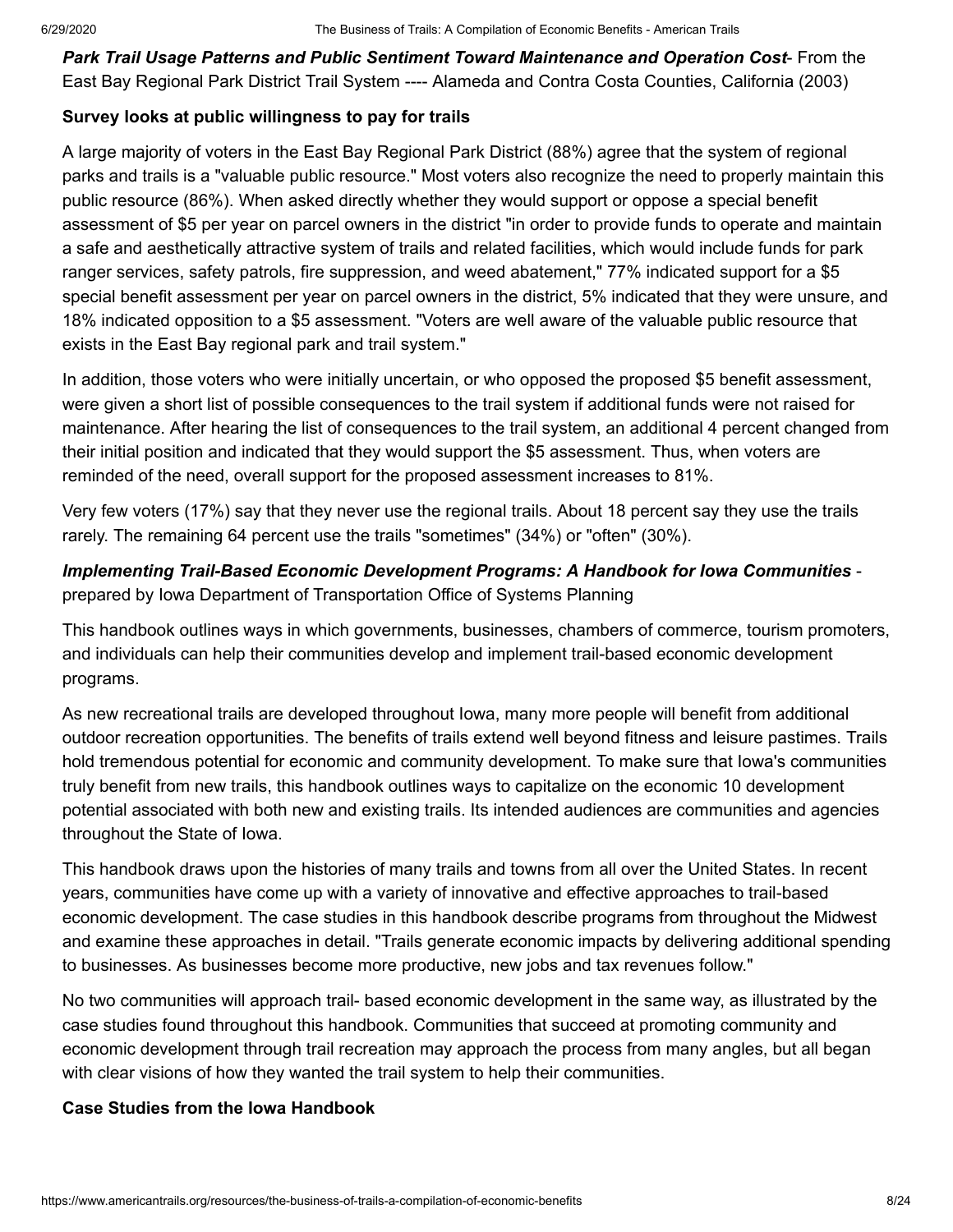In planning for trail-based economic development, it helps to be aware of the experiences of other communities. For this purpose, a number of "case studies" are included. These case studies document how different public and private entities use trail recreation as a tool for economic development. Three types of case studies are included: cities and towns; businesses; and festivals. The various perspectives provided by these different cases provide valuable insights for a wide range of community leaders.

*How a city or town capitalizes on a nearby recreational trail depends on several factors:*

- type of trail (motorized, non-motorized); size of community;
- existing physical character of community;
- existing visitor attractions in community;
- level of public support for trails;
- commitment from elected officials and business leaders:
- proximity to potential recreational users.

Since so many variables exist, cities and towns have taken a wide variety of approaches. Case studies for cities and towns examine three different ways in which towns have used recreational trails to promote development:

- 1. Regional Economic Development: packaging trails as a quality of life enhancement to retain or recruit businesses and residents.
- 2. Tourism Development: using trails as a way to attract hotels, restaurants and other tourism-related businesses.
- 3. Main Street Revitalization: linking trails with historic business districts in order to channel demand retail shops, restaurants, and services.

#### *Businesses*

Businesses profiled as case studies include outfitters, lodging places, restaurants, and other merchants. Although these businesses fill different needs, they share a common thread: they could not exist without the boost provided by being located on or near trails. Thus, the business case studies focus on enterprises that either opened as a direct response to demand created by trail recreation or that transformed themselves in response to new markets presented by trail users.

#### *Festivals*

Many cities and towns stage annual festivals in order to build and promote unique identities. In many cases, the festival itself becomes synonymous with the place, as with Sturgis, South Dakota, home of the Sturgis Motorcycle Rally and Races. The festivals profiled in this handbook do more than provide an annual boost to their local economies;they also help promote year- round activities in their surrounding areas. both motorized and non- motorized recreation. The local visitor experience goes well beyond recreation, and local tourism promoters are careful not to just promote to niche groups like cross- country skiers or mountain bikers. Marketing strategies instead target families, packaging recreation with attractions like cherry orchards, festivals, arts and crafts, historic hotels and resorts, and natural scenery.

#### *Top 10 Lessons from Case Studies*

Reviewing the case studies in this handbook provides many insights to communities. The following list summarizes the top 10 considerations from the case studies, in no particular order:

1. Trails are one element of a larger visitor experience, and providing other opportunities (both recreational and non- recreational) draws a more diverse group of visitors. In turn, this allows for a greater variety of businesses.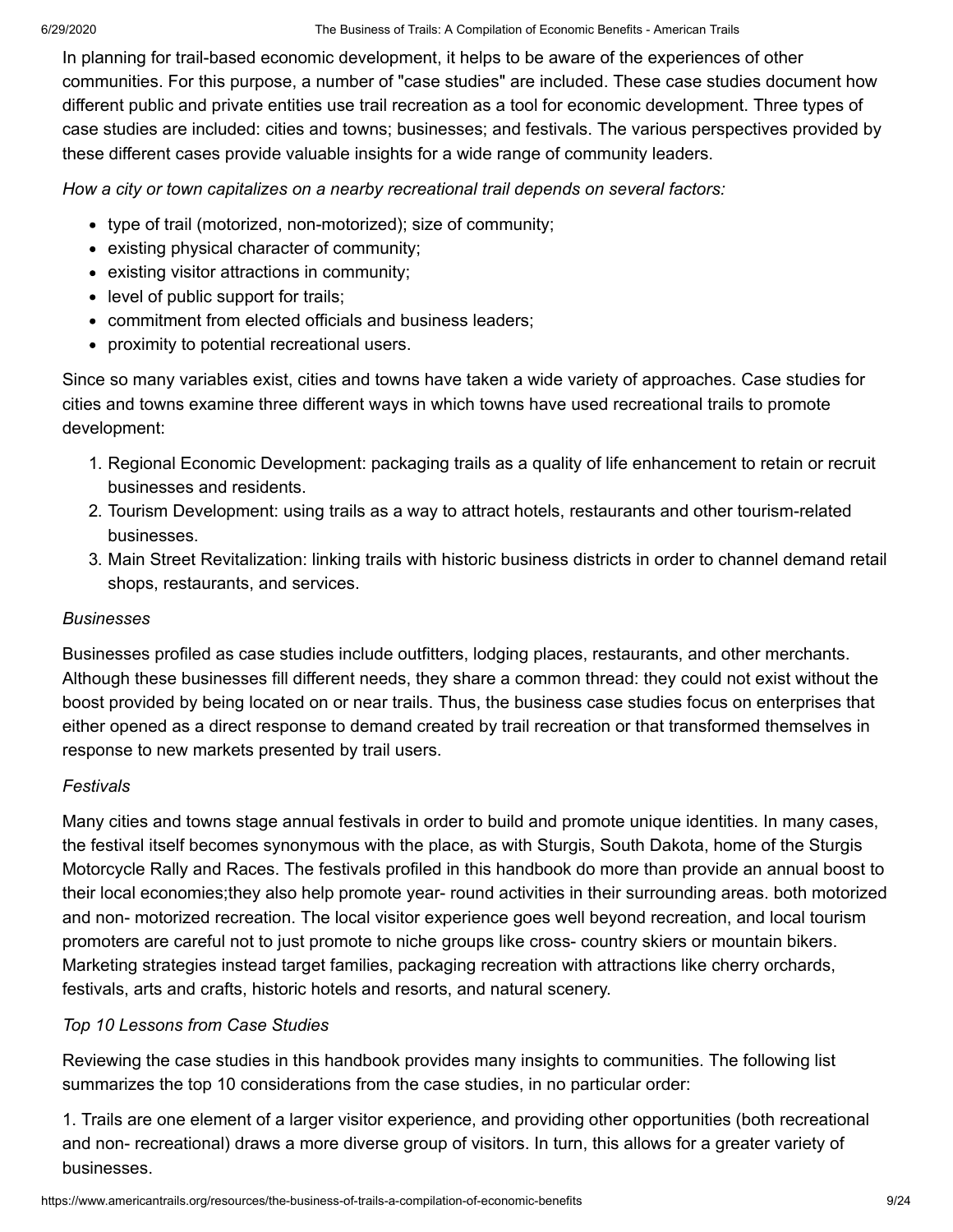2. Establishing a community as a viable trail destination mandates that individual businesses must take individual risks as entrepreneurs while simultaneously working together with other businesses to build critical mass.

3. Trail users pass along knowledge to others by word of mouth, as well as learning about destinations from travel articles, on the Internet, etc. To ensure outstanding peer recommendations, towns and businesses must provide a quality visitor experience to each individual trail user.

4. Year-round activity is crucial to the survival of many trail-related businesses. Even if recreational trail use is seasonal, communities can provide off-season attractions that provide different experiences.

5. Trail planning in urban areas requires cooperation and coordination not only from different political jurisdictions, but also among various public and private entities within each jurisdiction.

6. Slogans and marketing themes are meaningless unless the entire community buys into them. Building a true community identity requires the support of political leaders, businesspeople, and the public.

7. Recreation alone will not induce visitors to stay overnight. Communities must provide quality lodging, and dining activities to supplement the draw of recreation.

8. Different types of trail users behave differently. For example, snowmobilers are more likely to travel in larger parties, stay longer, and spend more money than bicyclists. As a result, the types of users on a given trail will go a long way toward determining the character of a trail community.

9. A festival only creates economic impacts for a few days each year. To be effective economic development tools, festivals must become points-of-entry for year-round experiences.

10. In the global economy, companies can locate just about anywhere and many will make location decisions based on quality of life. A community with ample opportunities for trail recreation can leverage this advantage for economic development purposes.

A Case Study of the North Carolina Northern Outer Banks Trail (April, 2004) By the Institute for Transportation Research and Education at North Carolina State University

The North Carolina Department of Transportation (NCDOT) Division of Bicycle and Pedestrian Transportation (DBPT) commissioned a study to examine the value of public investment in bicycle facilities. The northern Outer Banks region was selected for the study because of existing high levels of bicycle activity and the presence of an extensive system of special bicycle facilities. Over the past ten years, an estimated \$6.7 million of public funds was spent to construct off-road paths and add wide paved shoulders to roads in the region.

The economic benefit study concluded that:

- Bicycling activity in the northern Outer Banks provides substantial economic benefis to the area: an estimated \$60 million annually.
- The bicycle facilities in the area are an important factor for many tourists in deciding to visit the region.
- Investment in bicycle facilities improves the safety of the transportation system for all users and also benefits health and fitness, quality of life, and the environment.
- 53% report bicycling as a strong influence in decision to return for subsequent visit.
- 43% report bicycling as an important factor in selecting this area for vacation.

"Mountain bicycling is a sustainable, environmentally sound type of trail use. Trail erosion can be effectively reduced by proper trail construction and maintenance."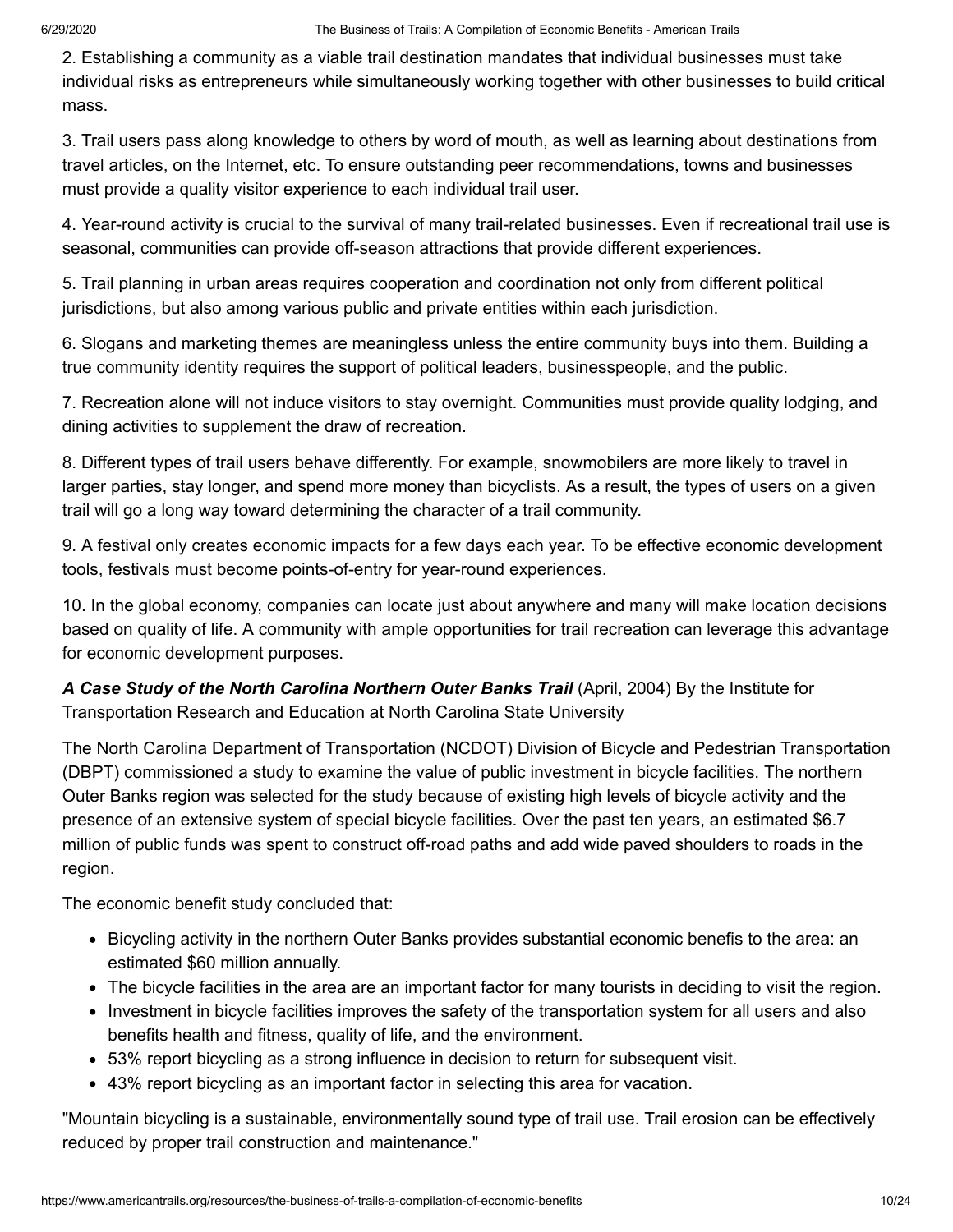#### **"Bicycle Facilities Encourage Tourism and Boost the Economy"**

The study determined that an estimated 680,000 tourists engage in some bicycling activity while in the northern Outer Banks area annually. This represents 17% of all visitors to the area. The quality of bicycling was an important factor in choosing to visit the area for 43% of bicyclists who were surveyed. While other tourists may not choose to visit the Outer Banks specifically because of its bicycle facilities, many may 13 choose the area over another resort community because of these amenities. Bicycling visitors and tourists have a direct and substantial economic impact on the area,according to the study. A conservative estimate of bicyclists' expenditures in the northern Outer Banks is \$60 million annually.

These visitor expenditures are expected to produce many other widespread benefits to the local economy, including:

• 1,400 jobs are created or supported annually. • Increased retail sales to local restaurants, lodging establishments and retail stores. • Subsequent expenditures by local merchants to suppliers of materials and services.

#### "**Bicycling Facilities Extend Vacations and Encourage a Return to Area"**

The longer tourists stay in an area, the more they generally spend. This means that the duration of bicyclists' trips was an important economic factor to measure. Twelve percent of respondents reported that the duration of their visit was longer because of bicycling, by an average of four days. The average bicyclist surveyed on the facilities reported riding on 69% of the days of their trip while in the area. This high rate of bicyclist activity — as well as decisions to extend the duration of visits— may have been influenced by safety. Two-thirds of respondents reported that the bicycle facilities made them feel safer while riding. In addition to encouraging more bicycling and extending bicyclists' stays, the study found that the quality of bicycling was important in decisions to return to the area. In fact,a higher percentage of respondents said that bicycling would be more important in deciding to return (53%) than it was in their decision to come to the area (43%). The research suggests, therefore, that once exposed to the quality of bicycling in the region, visitors are more likely to come back.

#### **"Bicyclists Tend to Be Well Educated and Earn Higher Incomes"**

The northern Outer Banks study found that bicycling tourists may have a good deal of purchasing power: they tend to be well educated with fairly high incomes. And, they love to bicycle. Study findings revealed the following bicyclist characteristics:

#### *Profile of a Bicycling Tourist*

- 87% earn more than \$50,000 annually.
- 78% completed college.
- 73% rate themselves as an intermediate skill-level cyclist who rides 10-49 miles per month.
- The average person surveyed rode 14 miles per day on five days of his/ her trip.

Clearly, bicycle tourists drawn to the good bicycling opportunities on the northern Outer Banks are having a positive economic impact on this area.

#### **"The Economic Benefit of Bicycle Facilities Outweighs their Costs"**

The northern Outer Banks study found that bicycling tourists represent a high economic impact for the resort communities. But how does that compare against the cost of building the bicycle facilities? Approximately \$6.7 million of municipal, state and federal funds were used to construct the special bicycle facilities in the northern Outer Banks.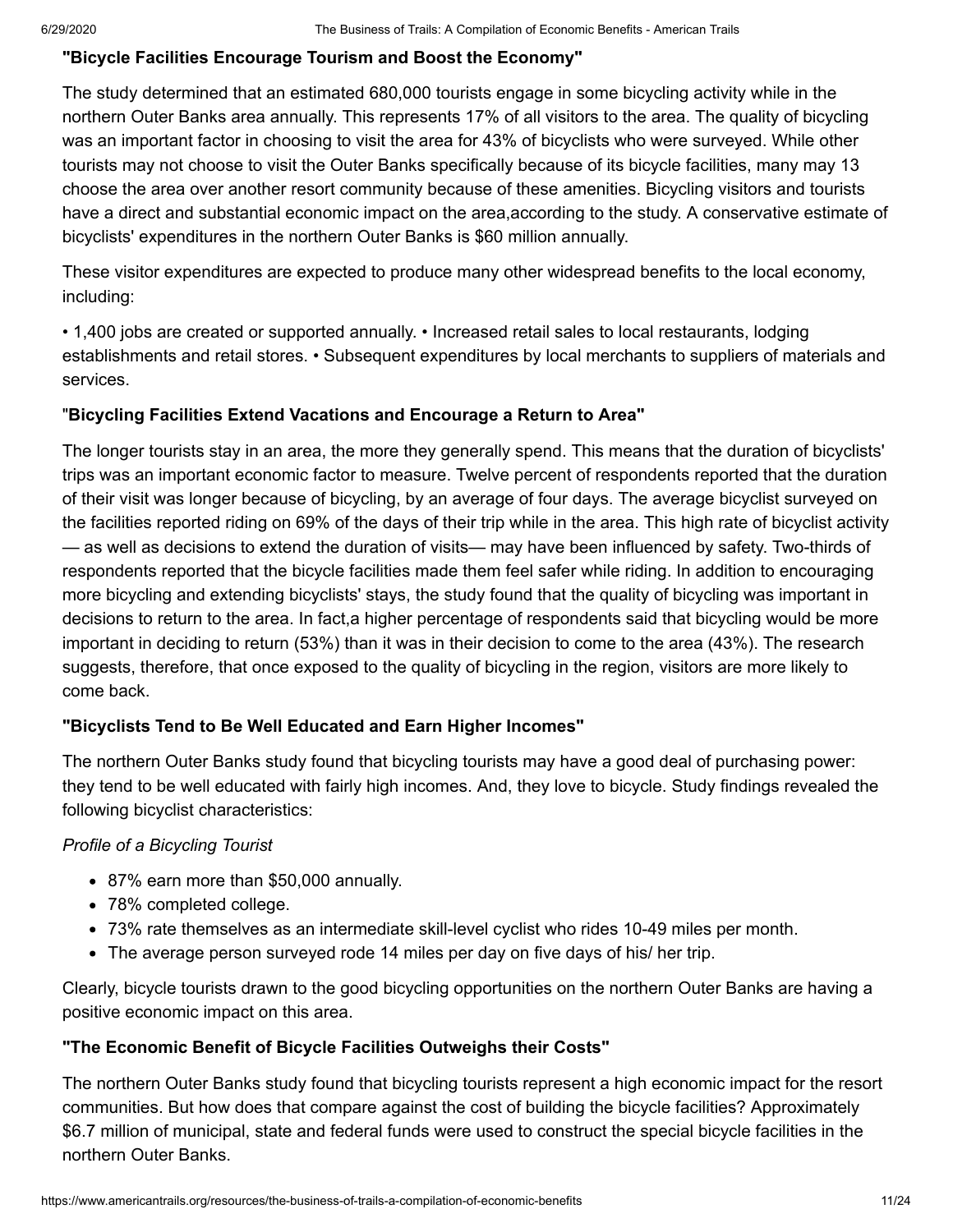The annual economic impact of cyclists (\$60 million) is estimated to be almost nine times greater than the one-time expenditure of public funds to construct the bicycle facilities. The measurable economic benefits of bicycle facilities may begin with increased tourist expenditures in the region, but further intangible results may be seen long after the visitors leave. In addition to the positive economic impact versus the cost of bicycle facilities, the study observed that other, less quantifiable, economic benefits may result from the bicycle facilities, including:

- Enhancement of nearby property values along areas that feature bike paths and trails.
- Reduced healthcare costs that may result from increased opportunities for healthful exercise.
- Less damage to roads and preservation of the highway infrastructure resulting from wider paved shoulders.

#### *Trails and Tourism: The Missing Link Issues in Partnering with the Tourism Industry: A European Perspective* -*By Bernard Lane, Rural Tourism Unit, University of Bristol, UK and Journal of Sustainable Tourism, 1999*

The growth of the tourism industry has been one of the success stories of the post war world. International arrivals across the world have grown over 20 fold in the last fifty years. Globally, tourism now provides 10% of world employment, 12% of GDP, and is predicted to provide up to 100 million new jobs by 2010. Within that growth picture tourism is changing rapidly. There is an expansion in special interest tourism, in city based cultural tourism, in activity holidays and in rural tourism. The purpose built traditional resort is now paralleled by the concept of the world as a whole as a living resort.

"In Europe, tourism is increasingly seen as a possible partner for trail development and maintenance activities."

Trails can benefit from financial and political support from tourism and local / regional development agencies. Tourism benefits from additional product, from new market opportunities and from image building. The economic benefits of well- managed trails are now well documented: for the UK see Cope's 1998 paper in Journal of Sustainable Tourism: for the US 15 see the 1998 publication by Roger Moore for the US Dept. of the Interior. This paper looks at how trail development has progressed in Europe, and why, from the 1980s onwards, trails and tourism development have begun to come together. It examines the key elements necessary for a successful relationship, and looks at issues for the future.

Trail Development: The 2 stages.

1930 - 1980: The Visionary Long Distance Routes

This period was characterized by the planning and realization by pressure groups and state agencies of a series of long distance trails - typically in excess of 60 miles - a length which requires more than a long weekend's walking. There are now 12 National Trails in Britain, with a total length of 2,000 miles administered by the Countryside Agency, a fusion of the conservation body, the Countryside Commission, and the Rural Development Commission: the new Agency began work on 1st April 1999. Many other European countries have similar systems.

These trails were never designed as tourist routes. They were essentially utopian creations designed to allow access across the countryside as a grand political gesture. They are challenge routes, used by a walking elite, typically middle aged professional men. They are not effectively marketed, few luggage transfer facilities are available, packaging of trail holidays does not go on. There is no agency responsible for increasing their use to boost tourism revenues to the areas they traverse. And the routes were not designed to be interesting, or easy to use. Long distance usage is small: they are symbols of freedom and hope rather than living usership reality. They are almost exclusively walking routes.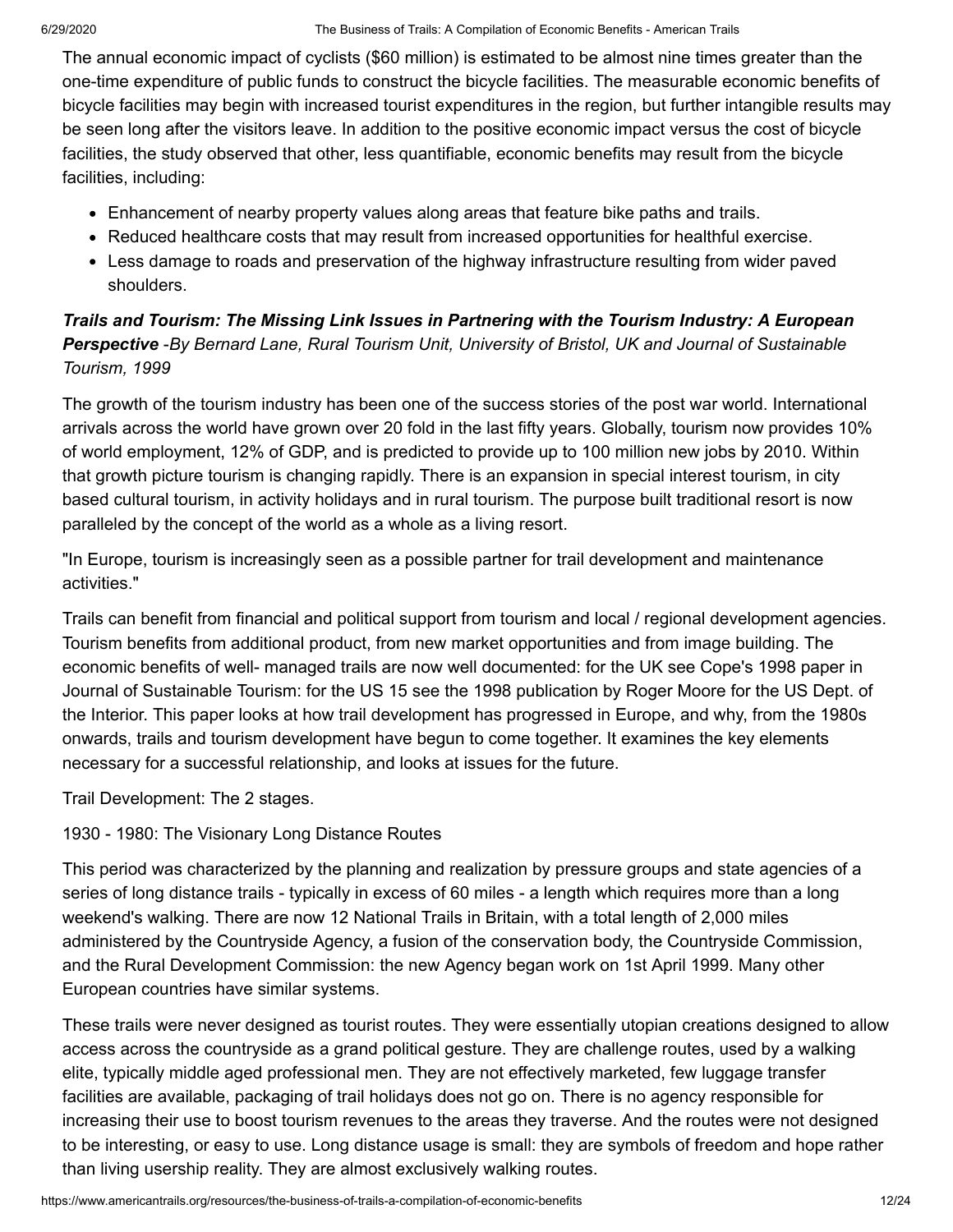1980 - 2000 Short distance routes and trails as tools for development

This period has seen a boom in trail development, and in the whole concept of the trail. Growing demand for outdoor recreation and rural tourism has coincided with a period where European Union, national, regional and local public sector agencies have become active in creating new trails. The motives of those agencies have been many but include job creation, rural diversification, urban regeneration, and tourism development and management. Many of the new trails are short distance trails, and some of them are effective in tourism terms.

But new types of long distance trails are also being created. Some of these long distance trails have captured the market's mood and its dreams and have become successful tourism products. Examples include Austria's Danube Trail, Britain's coast to coast C2C Trail, and Spain's revived Santiago de Compostela Pilgrimage Trail. In Britain, a national charity, Sustrans, is developing an 8,000 miles national cycle trail. Its free market, company sponsored counterpart , the National Byway, is developing a 3,000 mile route.

Trails have become multi-user and multi- purpose concepts - covering a range of purposes, not just "simple" recreation. And the basic concept of a simple linear trail has changed. The 1980s saw the growing popularity of the circular trail, allowing users to return to their car or public transport. That concept was taken further by Tarka Trail in Devon, and Kingfisher Trail 16 in Ireland to cover the Figure Eight Trail - able to link two trails at once in a unity. Trails that use multi-modes - part train, part foot for example - have emerged. And the specialty themed trail has become a common place. Throughout there has been the strong idea of using trails as a tool: one of those key tools has been for tourism development. And behind that idea is that trails should be economically productive if at all possible. Only then can the public sector back trails with resources and political good will.

Tourism is a key to the economic productivity of trails. Walking as a leisure activity was estimated to comprise no less than 850 million trips in UK in 1996, generating visitor expenditure in rural areas of £2 billion. Utilitarian walking is declining: leisure walking is increasing.

Cycling is also a fast rising activity newly in fashion, with cycle sales outstripping car sales in most northern European countries in the early 1990s. Whole shelves full of new leisure activity magazines, specialty TV travel shows and travel channels, and bigger newspaper travel pages both reflect and spur this market.

*Economic Benefits of Greenways: Summary of Findings-Economic Impacts of Protecting Rivers, Trails, and Greenway Corridors* - *National Park Service, 1990. Adapted by The Conservation Fund's American Greenways Program*

#### **Real Property Values**

Many studies demonstrate that parks, greenways and trails increase nearby property values, thus increasing local tax revenues. Such increased revenues often offset greenway acquisition costs.

- California's Secretary for the State Resources Agency estimated that \$100 million would be returned to local economies each year from an initial park bond investment of \$330 million (Gilliam, 1980).
- A greenbelt in Boulder, Colorado increased aggregate property values for one neighborhood by \$5.4 million, resulting in \$500,000 of additional annual property tax revenues. The tax alone could recover the initial cost of the \$1-5 million greenbelt in three years (Cornell, Lillydahl, and Singel, 1978).

#### **Expenditures by Residents**

Spending by local residents on greenway related activities helps support recreation related business and employment, as well as businesses patronized by greenway and trail users.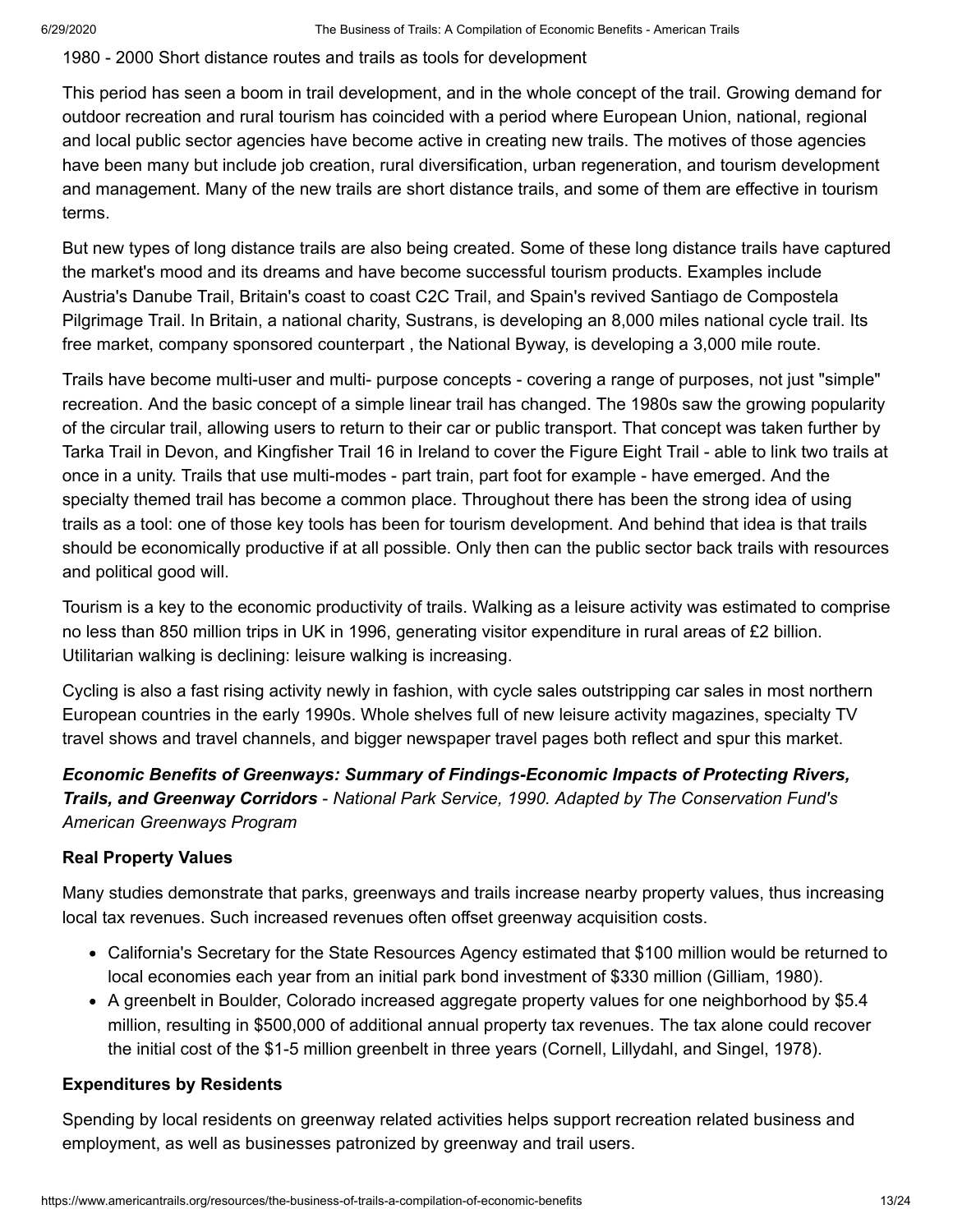- Residents are increasingly spending vacations closer to home, thus spending increasing amounts of vacation dollars within the boundaries of the state (NPS 1990).
- In 1988, recreation and leisure was the third largest industry in California. More than \$30 billion is spent each year by Californians on recreation and leisure in their state. This amounts to 12 percent of total personal consumption (California Department of Parks and Recreation, 1988).

#### **Commercial Uses**

Greenways often provide business opportunities, locations and resources for commercial activities such as recreation equipment rentals and sales, lessons, and other related businesses.

- Along the lower Colorado River in Arizona, 13 concessionaires under permit to the Bureau of Land Management generate more than \$7.5 million annually, with a major spinoff effect in the local economy (Bureau of Land Management, 1987).
- Golden Gate National Recreation Area has contracts with ten primary concessionaires. Total 1988 gross revenues for these concessionaires were over \$16 million, over 25 percent of which was spent on payroll (NPS, 1990).

#### **Tourism**

Greenways are often major tourist attractions which generate expenditures on lodging, food, and recreation related services. Moreover, tourism is Maryland's second largest and most stable industry, and is projected to become its largest.

- The San Antonio Riverwalk is considered the anchor of the \$1.2 billion tourist industry in San Antonio, Texas. A user survey concluded that the Riverwalk is the second most important tourist attraction in the state of Texas (National Park Service, 1990).
- The Governor's Committee on the Environment reported in 1988 that the governors of five New England states officially recognized open space as a key element in the quality of life in their region. They credited that quality of life with bringing rapid economic growth and a multi- billion dollar tourism industry to the region (Governor's Committee on the Environment, 1988).

#### **Agency Expenditures**

The agency responsible for managing a river, trail or greenway can help support local businesses by purchasing supplies and services. Jobs created by the managing agency may also help increase local employment opportunities. Corporate Relocation Evidence shows that the quality of life of a community is an increasingly important factor in corporate relocation decisions. Greenways are often cited as important contributors to quality of life. The quality of life in a community is an increasingly important factor in corporate relocation decisions; greenways are often cited as important contributors to quality of life and to the attractiveness of a community to which businesses are considering relocating.

- An annual survey of chief executive officers conducted by Cushman and Wakefield in 1989 found that quality of life for employees was the third most important factor in locating a business (NPS, 1990).
- St. Mary's County, Maryland, has found over the last ten years that businesses which move to the county because of tax incentives tended to leave as soon as the incentives expire. However, businesses that move to the county because of its quality of life remain to become long term residents and taxpayers (NPS, 1990).
- Site location teams for businesses considering San Antonio, Texas regularly visit the San Antonio Riverwalk. A location on the river-walk is considered very'desirable. A regional grocer, the HEB Company, relocated its corporate 18 headquarters to a historic building oriented towards the river (NPS, 1990).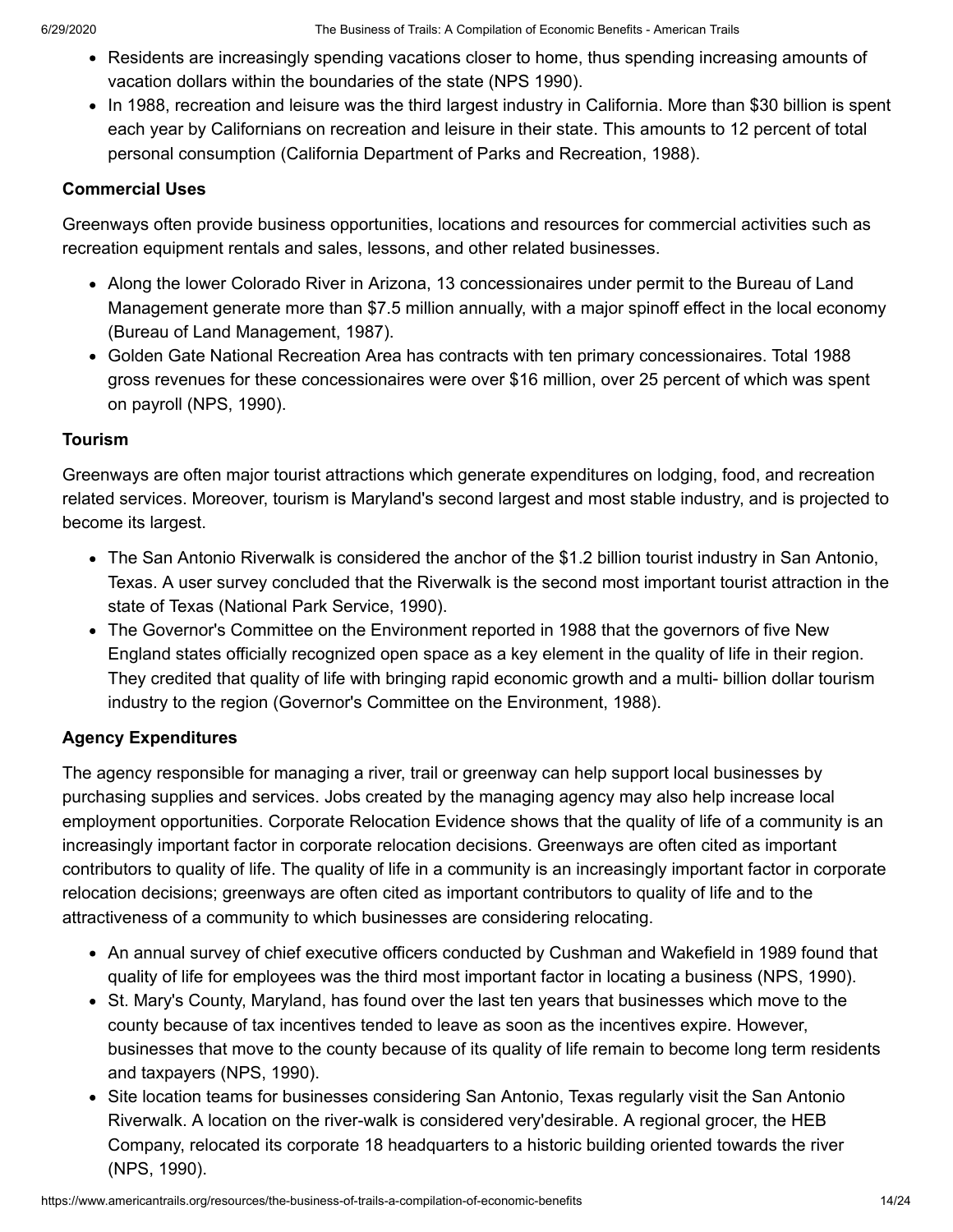• The Joint Economic Committee of the U.S. Congress reports that a city's quality of life is more important than purely business- related factors when it comes to attracting new businesses, particularly in the high-tech and service industries (Scenic America, 1987).

#### *St. Louis Today, Tuesday, June 24, 2008*

**St. Louis' All-America City Award Points the Way** - Author, Neil Peirce. (Neil Peirce, "Citistates: How Urban America Can Prosper in a Competitive World (Seven Locks Press, 1993) Tuesday, June 24, 2008)

"Eleven Years ago, Washington Avenue in St. Louis was declining rapidly, the city's downtown prospects grim. And the rest of the St. Louis region didn't seem to care. On June 6, the yearly competition for one of the National Civic Leagues coveted All- America City awards. St. Louis received its first All-America City award since 1956. And, what was the top talking point St. Louis used to win? Downtown redevelopment. St. Louis, for decades bedeviled by deep population losses and widely scattered suburban sprawl, also won its award by pointing to a stunning regional advance: the new River Ring project, which will eventually be a 600-mile web of 45 biking trails and greenways designed to encircle and connect the entire region, a big 'green' advance and also a way to help metro St. Louis compete with other areas in environmentally friendly outdoor life.

"Just completed: a renovation of the historic McKinley Bridge across the Mississippi River, with a 6,600 foot bike and pedestrian way offering spectacular views of downtown St. Louis and its landmark Gateway Arch, to be connected in the next twelve months to a converted railway trestle going five more miles into the heart of the city.Yet the greenway advance wouldn't have happened if both the Missouri and Illinois state legislatures – along with the voters of St. Louis, two adjacent Missouri counties and four in Illinois – had not agreed in 2000 to fund a bi-state regional park district to set up the interconnecting parks, trails, and greenways."

#### *The Economic Benefits of Trails* – American Hiking Society

In a study conducted in August 2001, of the visitors ot the Rio Grande National Forest (52% listed hiking as their primary activity, it was estimated that the amount of money each individual spent per visit within a 50 miles radius of the recreation site included \$567.93 for lodging, \$319.44 for food and drink, and \$168.44 for transportation. It was also estimated in a typical year, these visitors individually spend \$3,805.92 on all outdoor recreation activities.

A May 2001 study of visitor impact in Blaine County Idaho near the Salmon River, indicated the impact of visitor spending was 19 the creation of 5,980 jobs and \$120 million in income in a single county. In 1998, outdoor enthusiasts contributed almost \$132 million dollars to the economy while visiting the Everglades National Park and helped create over 5,000 new jobs. (Business for Wilderness, The Bottom Line: Protecting the Value of America's Public Lands, 2001, p. 5.). The Washington State Trails Plan estimated that trail users in the state have an estimated equipment investment of over \$3.4 billion which generates tax revenues of \$13.8 to \$27.6 million.

#### *Traffic Congestion Relief*

Americans spend millions of dollar purchasing, operating and maintaining vehicles. The average car costs about \$3,000 per year to operate plus up to \$2,000 for gasoline (prior to gasoline inflation of the years between 2004 and 2008. Yet, studies indicate that 50% of all car excursions are less than 3 miles – a distance that could easily be walked or biked. Using human-powered transportation could result in a savings of 17.9 billion motor vehicle miles, seven billion gallons of gas, and 9.5 million tons of exhaust emissions annually. *(National Bicycle and Pedestrian Clearing House, Technical Assistance Series, Number 2: The Economic and Social Benefits of Off Road Bicycle and Pedestrian Facilities, Washington, D.C. 1995, p. 3.)*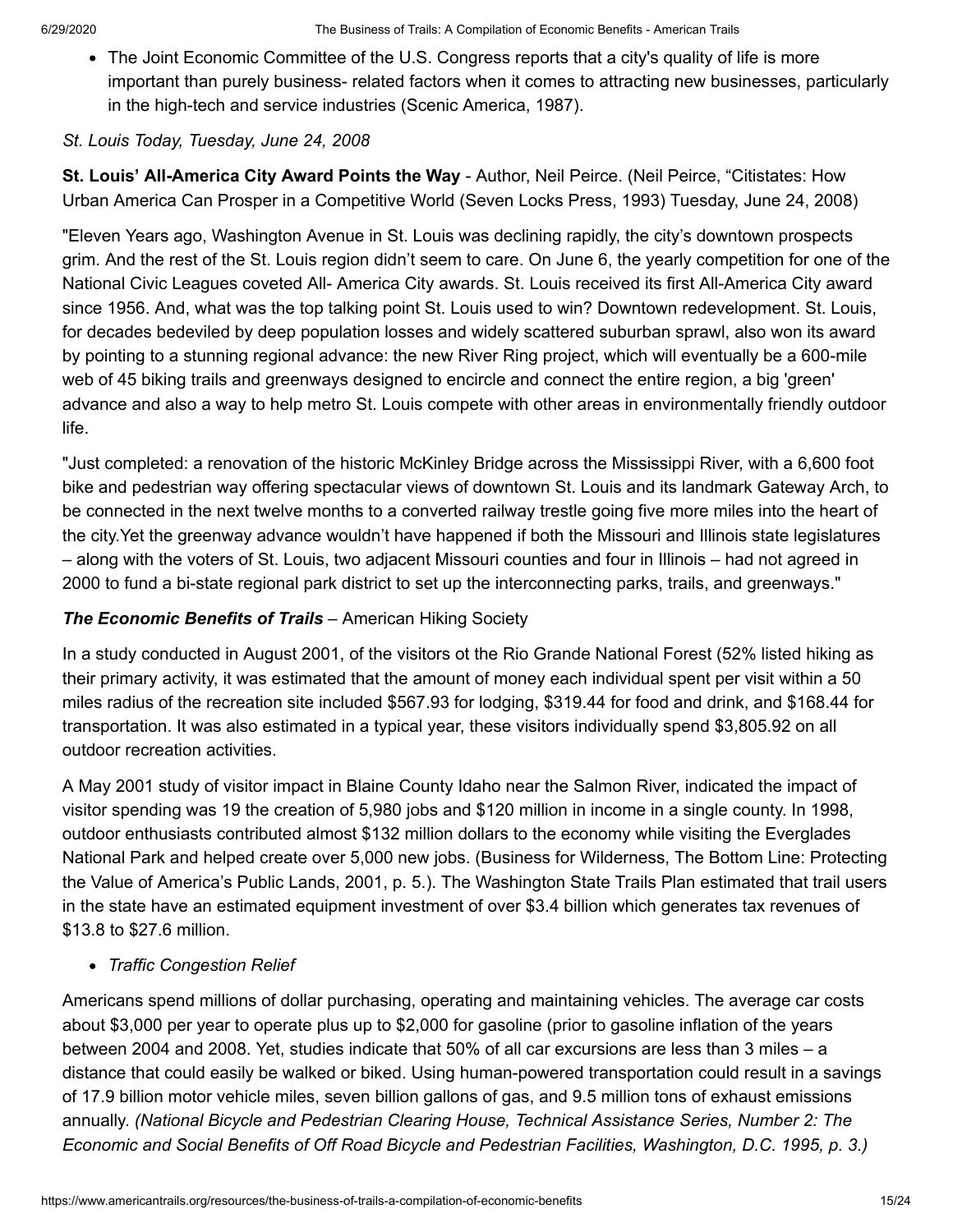*Lower Cost Healthcare*

Studies show that walking or hiking a few times per week can improve a person's health and lower healthcare costs. A National Park Service study compared people who lead sedentary lifestyles to those who exercise regularly. The exercisers filed 14 percent fewer health claims, spent 30% fewer days in the hospital, and had 41% fewer claims greater than \$5,000. *(Greenways, Incorporated, p. 14).*

Trail Expenditures Shown to Reduce Health Care Costs – A cost-benefit anaylsis of using bike/pedestrian trails in Lincoln, Nebraska to reduce health care costs associated with inactivity. Every \$1 investment in trails for physical activity led to \$2.94 in direct medical benefit.

#### *The Economic and Social Benefits of Trails*, *—Gary Sjoquist, Quality Bicycle Products*

During warm weather months in Minnesota, nearly 1.5 million cyclists, inline skaters, and walkers use our nationally-recognized city, county, and state trails. In fact, these trails are a quality of life issue for residents, as well as luring tourists from neighboring states who don't have access to the number and variety of trails we have in Minnesota. Other than a quality of life issue, our trails are an economic boon to the state as well.

"Generally, it's been found a trail can bring at least one million dollars annually to a community."

Lanesboro, on the Root River Trail in Southeastern Minnesota, is an often-cited example of the economic impact a trail can have. Pre- and post-trail Lanesboro, a town of about 800 residents, differ dramatically. Post-trail Lanesboro boasts 12 B&Bs (with year-long waiting lists), 8 restaurants, an art gallery, a museum, and a thriving community theater well-off enough to offer housing to its actors. Economically speaking, the Root River Trail has had more than a \$5,000,000 a year economic impact for Lanesboro.

A specific example from Lanesboro can provide further insight. The bike shop in Lanesboro, a small "mom and pop" kind of a place, sold 60 tandem bicycles in a single year (more than the Twin Cities largest multistore bike retailer that same year). Now, few people would go to Lanesboro to specifically purchase a notinexpensive tandem bicycle. Rather, this is an indication of people who are having a good time, want it to continue, and are willing to spend the money to spend quality time on the trail. This kind of "impulse" purchase bodes well for retailers along our trails.

Nationally, trail-related expenditures range from less than \$1 per day to more than \$75 per day, depending on mileage covered. Generally, it's been found a trail can bring at least one million dollars annually to a community, depending on how well the town embraces the trail. For a town like Lanesboro, a trail can mean an annual economic impact of more than five million dollars. Furthermore, 70% of real estate agents use trails as a selling feature when selling homes near trails. 80.5% of them feel the trail would make it easier to sell. Additionally, the U.S. National Parks Service notes that increases in property values range from 5 to 32% when adjacent to trails and greenways.

With trail users relatively affluent, mobile, and interested in spending quality time with families, trails provide a perfect "getaway" adventure. Having access to trails has changed how families recreate, with people taking shorter but more frequent "vacations" closer to home and with a more family- oriented focus.

#### *Economic Benefits of Off-Highway Vehicle Recreation to Arizona – Statewide Motorized and Nonmotorized Trails Plan*, *—*November 2004, Arizona State Parks

Whether one enjoys exploring Arizona's backcountry driving a truck, dirt bike or quad, or one prefers using their own muscle power to hike the trails, the following information may be of interest. Arizona State University conducted a yearlong economic study of recreational off-highway vehicle use in Arizona in 2002, completing 15,000 telephone surveys and 1,269 mail questionnaires from randomly selected Arizona households.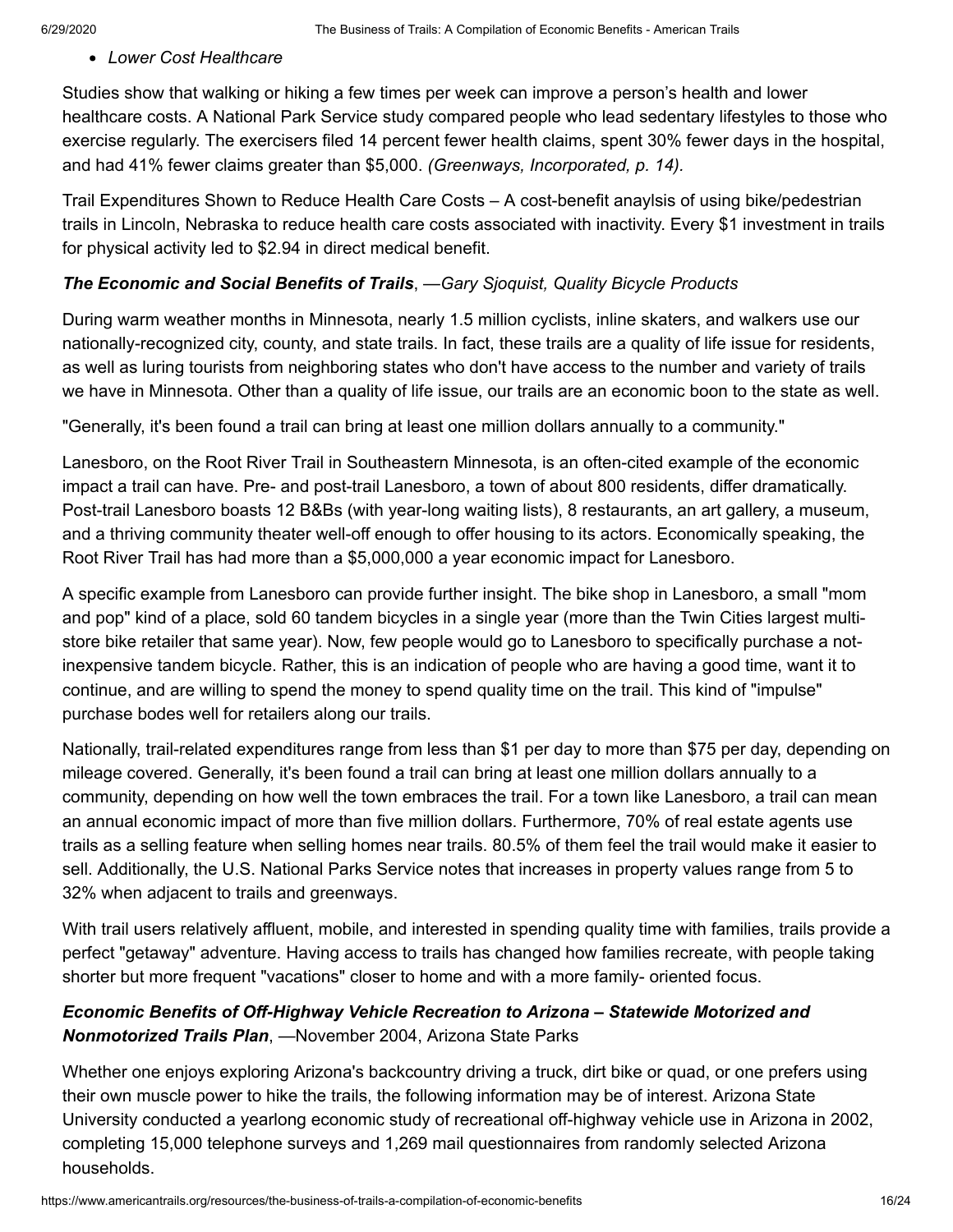The study findings show the total economic impact (direct and indirect) to Arizona from recreational OHV use is more than \$4 billion annually. OHV recreation activities provide an economic contribution to the State and its 15 counties mainly through direct expenditures for motorized vehicles, tow trailers, related equipment, accessories, insurance and maintenance costs.

*Percent of Direct OHV Expenditures is \$3.1 Billion:*

- Trip Expenditures 28%
- Vehicle Expenditures 34%
- Equipment Expenditures 38%

Additionally, an economic benefit is generated when OHV recreationists spend money in local communities close to areas they recreate in for recreational trip items such as gasoline, food, lodging and souvenirs. These direct purchases provide indirect benefits by helping to pay for many people's salaries and wages, and contributing to local and State tax revenues.

*In 2002, Off-Highway Vehicle Recreation in Arizona:*

- Created a statewide economic impact of \$4.25 billion
- Generated over \$3 billion in retail sales (trip expenditures, \$842.3 million; vehicle expenditures, \$1,035.2 million; equipment expenditures, \$1,178.2 million)
- Added \$187 million to annual State tax revenues
- Created household income (salaries and wages) for Arizona residents totaling \$1.1 billion
- Supported 36,591 jobs in Arizona
- Was participated in by 455,453 households or 1.1 million people, which accounts for 21% of Arizona's population
- Accounted for 12.2 million OHV Recreation Days in Arizona and an additional 1.8 million days in adjacent states and countries
- 

#### **RECENT ARTICLES**

*Northwest Arkansas Times* - Editorial, Saturday, July 19, 2008

#### **Fight, Fight, Fight! More Trails are a Must**

"Mayor Coody touts the City's trail system as one of his top accomplishments during his first two terms in office. As he develops his campaign in his quest for a third term, it seems to us he needs to go beyond the rhetorical flourishes. Lat year the city budget for trail s was hit hard *—*it dropped from \$1.3 million to \$500,000. At that rate, it is going to take a long, long time for the city to actually build all those scenic trails public officials and citizens alike enjoy bragging about. Of course, the burden does not just land on the mayor's shoulders. He proposes a budget; ultimately the City Council must approve it. That 's where a lot of cuts are made. Ward 2 Alderman Kyle Cook, Chairman of the City's trails Task Force is ready to "fight like hell" on behalf of wiinning full funding of the trails program.

"A key principle behind Fayetteville's trail construction program is to bring about approximately five miles worth of new trails annually – at least according to the city's website, that is. It is true that several miles of beautiful trails already exist, and we are grateful for them, every inch in fact. But the goal of trails supporters is to create a whopping 129 miles worth of trails connecting green space to neighborhoods all across the city. Reaching that admirable goal requires more construction, and more check writing, than anything the public has witnessed up to this point.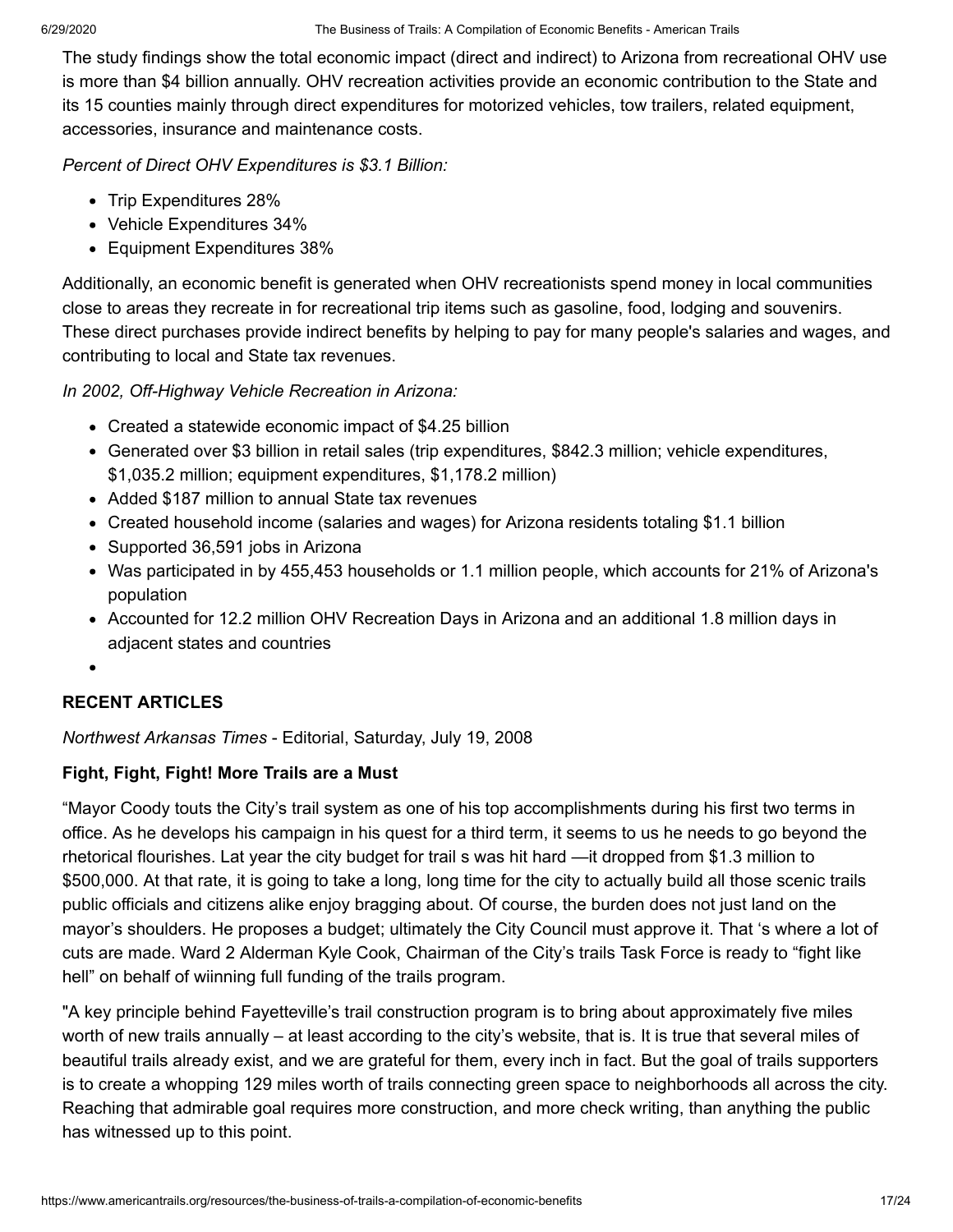"If you believe in this goal, if you believe in trails, if you believe in alternative transportation, if you believe in getting people out of their cars and into the great outdoors, if you believe that Fayetteville has the opportunity to lead the state in something significant by way of its trails – now is the time to pick up the telephone, call your council representatives, and make your thoughts know. Don't be afraid. Call Mayor Coody and tell him you believe the city's trails add up to a vision that is worth shooting for. Making way for new trails will help Fayetteville stand out among cities in Northwest Arkansas and across the state and region. More trails means more options for residents trying to get around town. The city is already sprinkled with a number of trails. It's true. But the plain truth is that it is difficult to get from point A to point B when those trails don't connect or come anywhere close to the places we call home.

"With gas prices not about to drop any time soon, trails can also play an important role in our efforts to lower our dependency on oil. Trails also provide safe routes for bicyclists, walkers, and runners. Trails also return us to nature, humble us, and act as a lasting credit to those souls thoughtful enough to ensure their birth and construction in the first place.

"Do you get the feeling we are supportive of the city's trail program? Much about these fine thoughts will fall short of becoming reality, at least in the near future) without more funding on the part of city government. headaches born of trying to bring city finances in under budget (again) will always be with us. The opportunity to create quality green space that can be used by us and future generations for years to come won't be. So, let's do something about it.

*The Detroit News,* June 10, 2008

#### **Cycle sales are up as Drivers switch to save at the gas pump**, by Jennifer Youssef,

Ricky Cook was growing weary shelling out \$60 every time he filled the tank of a Dodge Ram diesel pickup that got 18 miles per gallon – on a good day. When diesel reached \$4.75 a gallon, he started looking for a cheaper way to get to work and zip around town.

He found it two months ago in the form of a 2006 Kawasaki motorcycle with its impressive 50 mpg and wallet-friendly \$15 fill-up. And, the 22 year old towing and recovery driver couldn't be happier. Cook is among thousands of drivers across Metro Detroit and the United States who are flocking to fuel-efficient twowheeled vehicles – motorcycles, scooters, and bicycles – to find relief from \$4.00 a gallon gas.

*Arkansas Democrat- Gazette* - July 27, 2008

#### **Spring Creek Trail...** (Excerpts)

"The Walton Family Foundation grant (to Springdale) could be as much as \$1 million dollars, but, for the foundation to disburse the funds, Springdale and private donors, each must match it in either cash or in-kind services. Thus far, Springdale has only managed to find \$83,000 for the trail project.

"Rogers, however, reached its challenge grant for trails offered by the Walton Foundation. From 2005 to 2007, Rogers raised \$2 million in a combination of public money and private in-kind donations and in return received a \$1 million grant from the foundation. Rogers officials have built three miles of trails with the grant money so far and plan to build another eight. Their goal is linking the city through trails from north to south and providing pedestrian access to the Pinnacle Hills Promenade shopping center."

*Fayetteville Free Weekly* – July 17, 2008

**Thrills and Spills...** (Excerpts)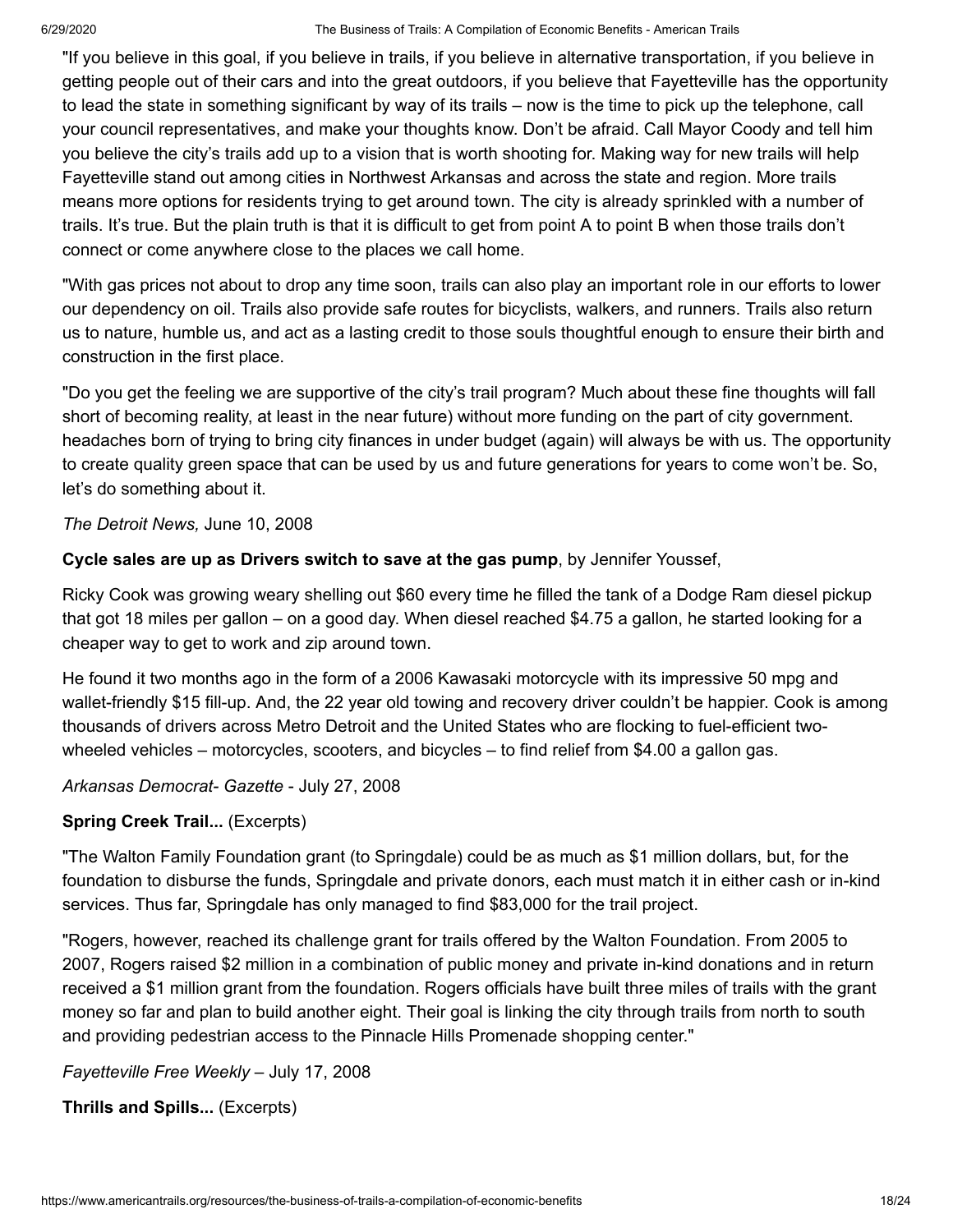The 11th annual Eureka Springs Fat Tire Festival, the largest event of its kind in the central United States, lands in Eureka Springs on Friday for three jam- packed days. Last year's event drew over 1,000 participants and spectators from all over the country. This year's festival will be "fatter" than ever, according to event organizer David Renko.

"Word keeps spreading about what a fantastic place Eureka is for mountain biking. We expect "Fatty '08 to be our biggest year yet," Renko said.

**EDITORIAL: Trails, Bike Paths and Sidewalks are Infrastructure Too - Trails offer a large return for a very small investment** *—*Robert Searns, Urban Edges.

"More creative solutions are needed, and bikes and walking shoes are part of this solution." Just how many automobile bridges can you build with the penny or so of each Federal Transportation dollar spent on bicycling and walking facilities? Of late, some have suggested that there is a causal tie between federal investment in non-motorized facilities and the growing 24 problem of deteriorating roads and bridge infrastructure. Worse still there have been comments and political advertisements trivializing bicycle and walking facilities as somehow obsolete, frivolous and less than worthy.

While these improvements might seem to be a good scapegoat for our highway ills, the facts say this is simply not true. The reality is that while nearly 10% of all trips to work, school and the store are by bike or foot, the amount of federal dollars invested nationwide for bike and pedestrian improvements has averaged around 1% over the past decade or so.

It is also noteworthy that more than 40% of the trips made daily in our cities are two miles or less and 25% less than a mile. Many of these are by car but could be made by bike or on foot— with improved facilities. We can visualize the part of each dollar spent as smaller than the number "1" on the corner of the bill. But, if you visualize what has been accomplished, catalyzed by this small investment, you would see hundreds of miles of bike paths and greenways that are transforming our cities, and countless barrels of oil not burned. You would see millions of trail users, billions of private dollars invested in quality urban redevelopment in Denver, Chattanooga, and Pittsburgh stimulated by these amenities.

Some have suggested that these investments are a throwback to the 1900s with cartoon- like figures on oldtime bicycles. Perhaps it is these critics living in the past, though their past is the 1950s, a time of cheap oil, un- crowded roads and smaller populations. It's a nostalgic vision that does not take into account that today. according to the Texas Transportation Institute— The average commuter spends 88 extra hours a year in their car at a cost of \$78 billion in lost time, burning 2.9 billion extra gallons of fuel spewing tons of contaminants.

That vision also overlooks that in the 1950s a school kid had a longer life expectancy than today's child with nearly one in five clinically overweight due in large part to being driven rather than walking. How shortsighted to envision a transportation system epitomized by an SUV modeled after an assault vehicle that burns a gallon of gasoline to convey an overweight occupant eight miles down a crumbling road. Is this the pinnacle of American ingenuity and know-how? We can do better! The 2007 reality is that we need a diversity of solutions and each has its place.

While investment in alternative modes of transportation won't fully solve these daunting problems, simply building more roads and bridges won't either. More 25 creative solutions are needed and bikes and walking shoes are part of this solution and they are a very apropos means of travel for these times. No one in the bicycle and trails community suggests that highways and bridges are not absolutely necessary infrastructure to be funded and maintained. We are saying, though, that bicycle and walking facilities are also part of the picture.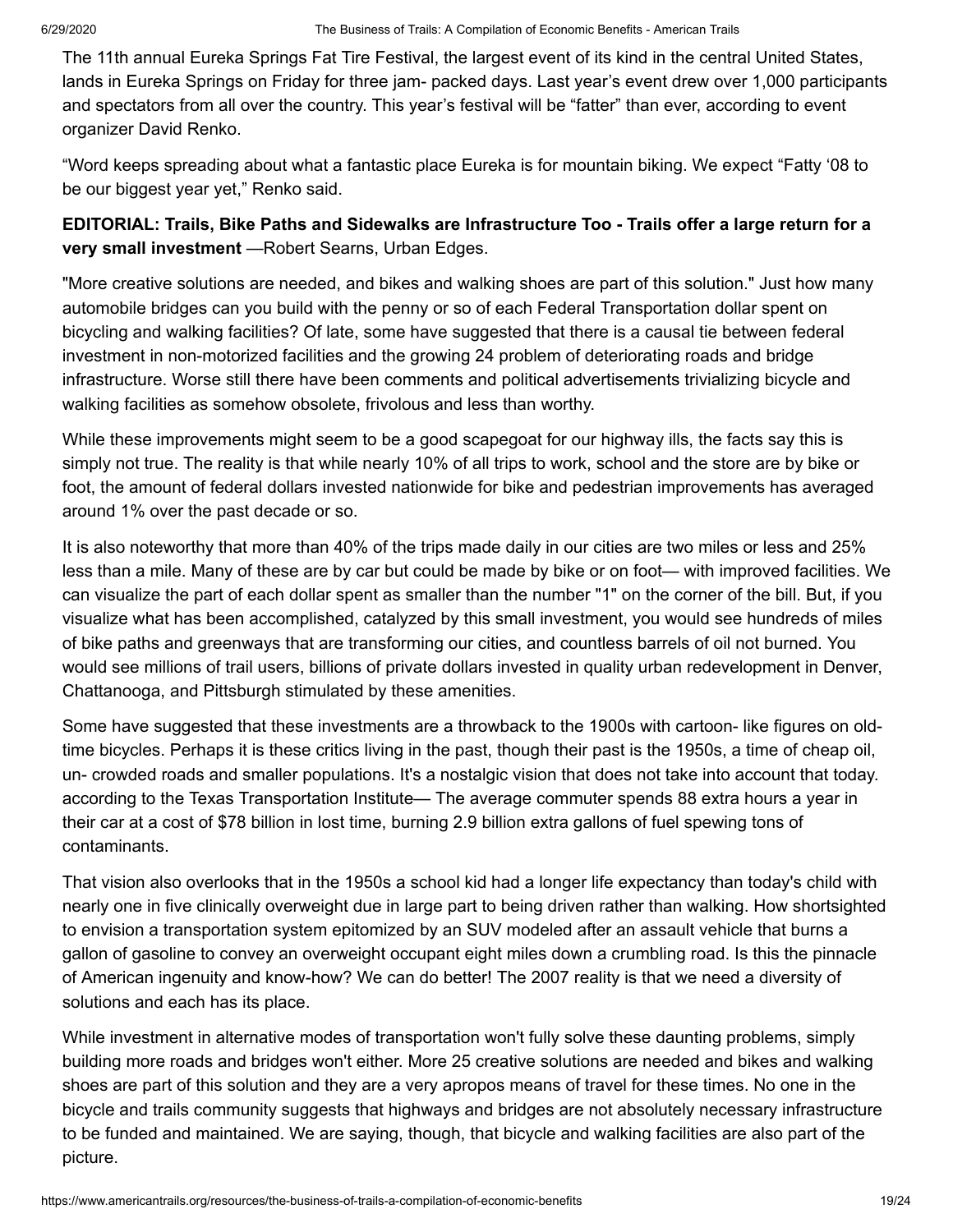Even in trying times this kind of investment can and should be a part of the picture. In the depths of the depression, FDR dispatched tens of thousands of unemployed youth into the National Forests, building a legacy of over 100,000 miles of trails, instilling a sense of stewardship and a sense of pride. Some say that action may have helped save our Republic by engaging a restless populace and stimulating the economy. Surely we can similarly allocate a penny or so on the dollar to help solve today's daunting problems. More importantly these improvements are something that the public— the taxpayers who ultimately fund all of the programs— have said they desire and demand. Survey after survey shows that trails, walking and bicycle facilities rank in first priority for recreational activity, in deciding where to buy a home and where public funds should be spent.

In Kansas City for example citizens ranked investing in trails over building a new football stadium! Indeed one of the engines transforming our inner cities and sustaining our economy is the rise of a class of creative workers and entrepreneurs who demand trails, greenways, bicycle and pedestrian amenities— an essential ingredient revitalizing urban areas from Denver to Detroit.

#### **CONCLUSIONS and SUMMARY**

From across America, city, state, and federal officials have studied the economic impact of comprehensive trail systems. Using sophisticated modeling to project and measure trail use impact on business growth and development, the prevailing opinion is "The development of trails and trail systems make a profound economic impact on the regions and communities that surround them." Even healthcare is impacted economically by frequent trail use. Surveys indicate far fewer medical bills, lower insurance reimbursements, and fewer hospital stays by people who regularly use trails for transportation or recreation.

Numerous case studies have been illustrated to support the case statement premise, but, perhaps, one of the most important findings of all is that public opinion supports the development of trails and trail system; Americans want their government to find alternatives to traffic congestion, greenhouse gases, and high fuel consumption. While not the only answer, trail development has become a key part of the balancing equation.

As many studies indicate, taxpayers are willing to spend more to have these economic engines in their communities because they do more than impact growth and economics, trails also support quality of life by improving aesthetics (to be sure) but, also, by improving the economic and social health of the areas where they are located.

Regarding the dollar for dollar public transportation investment, it costs \$100 million dollars to build one mile of one lane of interstate highway while it costs \$250,000 to build one mile of 12- foot wide paved or concrete trail. Considering the positive economic impact of trail systems on the public return on investment, and taking into consideration the current federal deficit spending and spiraling costs of gasoline, which is really the better investment?

The mayor of Rockport, Georgia (a rural town 35 miles outside Atlanta said it best.

"Since the opening of the Silver Comet Trail, we've had more visitors in one year than in the 25 years prior." *—Atlanta Journal Constitution,* 2002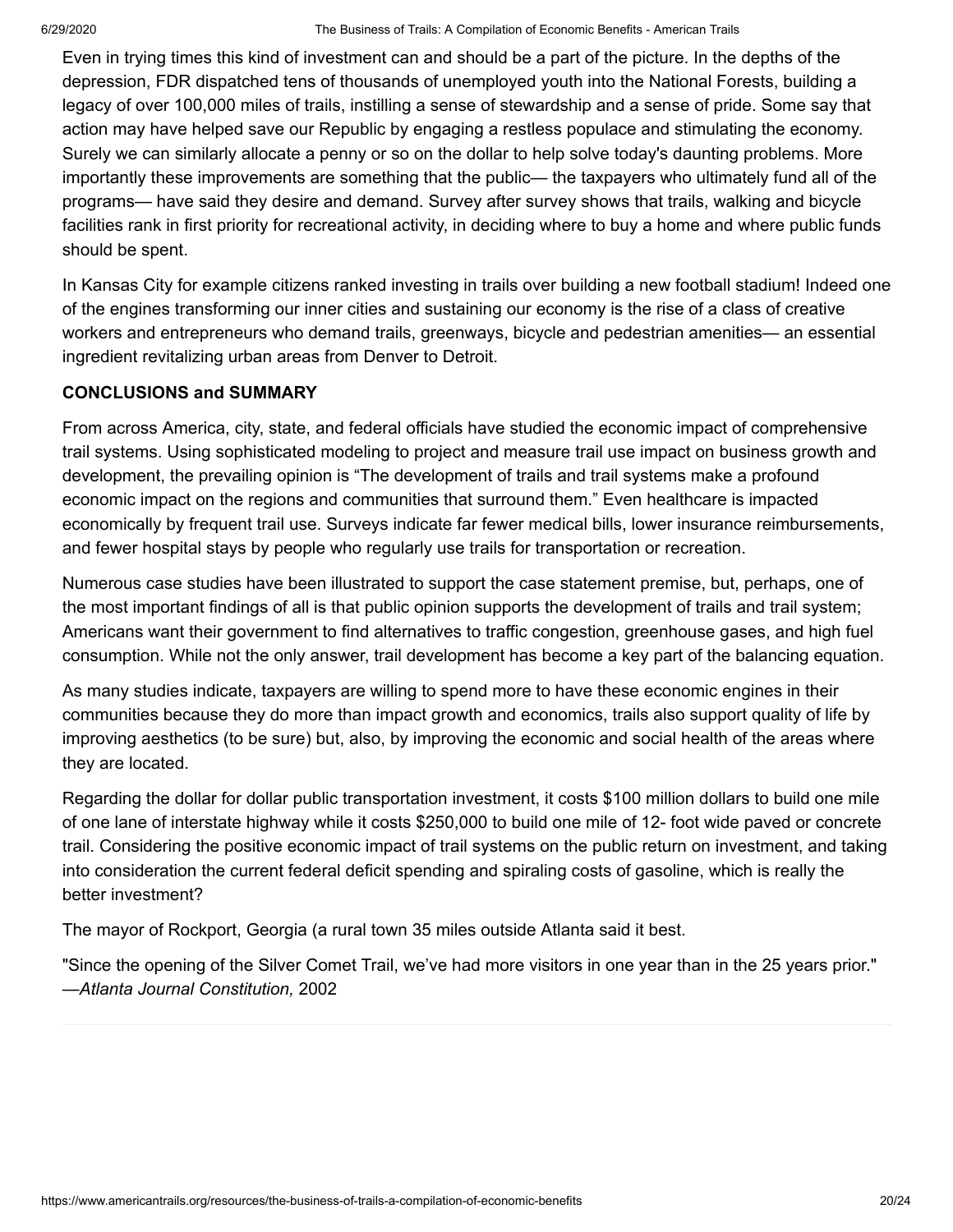6/29/2020 The Business of Trails: A Compilation of Economic Benefits - American Trails



*Published December 31, 2008*

## **About the Author**

**Terry Eastin** is the co-owner of Eastin Outdoors, Inc. and is also the Executive Director of Mississippi River Trail, Inc. Throughout her career, Terry has worked tirelessly to bring attention to the conservation, health, and economic benefits of urban trails. She is the recipient of the Kodak American Greenways Award (2007), Presidential Citation, Arkansas Recreation and Parks Association (2007), Delta Tourism Person of the Year Runner-up (2007), and 2008 National Trails Symposium Co-Chair.

#### More articles by this author

• [Icing on the Cake! \(https://www.americantrails.org/resources/icing-on-the-cake\)](https://www.americantrails.org/resources/icing-on-the-cake)

## More Articles in this Category

**Great News on the Great American Outdoors Act! [\(https://www.americantrails.org/resources/great-news-on-the-great-american-outdoors-act\)](https://www.americantrails.org/resources/great-news-on-the-great-american-outdoors-act)**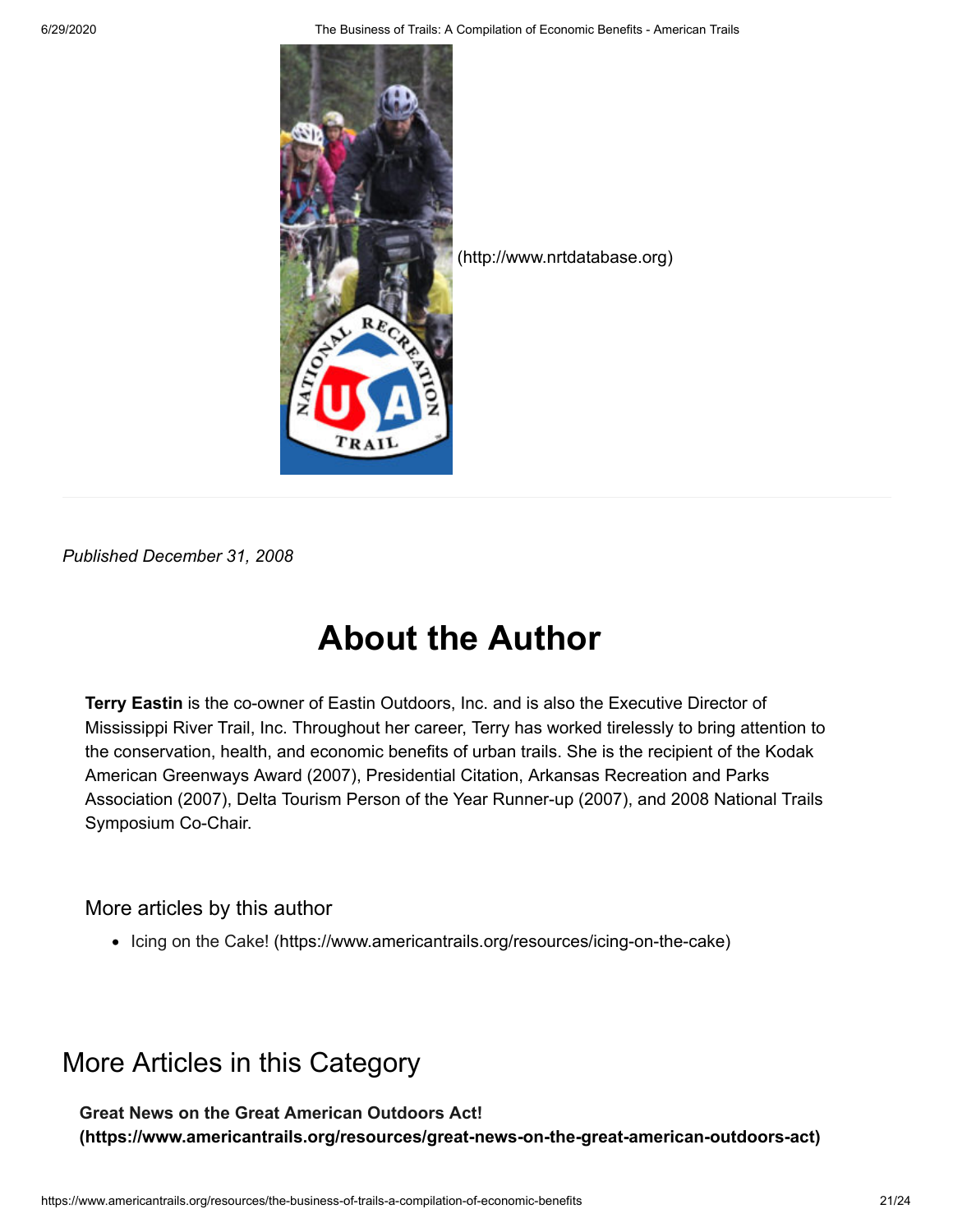

[\(https://www.americant](https://www.americantrails.org/resources/great-news-on-the-great-american-outdoors-act) news-on-the-greatamerican-outdoorsact)



[\(https://www.americant](https://www.americantrails.org/resources/the-economic-impact-of-greenways-and-multi-use-trails) economic-impact-ofgreenways-and-multiuse-trails)



[\(https://www.americant](https://www.americantrails.org/resources/action-alert-national-survey-of-shovel-ready-trail-projects) alert-national-surveyof-shovel-ready-trailprojects)



[\(https://www.americant](https://www.americantrails.org/resources/submit-your-trail-infrastructure-projects-for-cares-act-funding) your-trailinfrastructureprojects-for-cares-actfunding)

6/29/2020 The Business of Trails: A Compilation of Economic Benefits - American Trails

American Trails and our partners applaud the Senate's bipartisan effort to pass the Great American Outdoors Act by a bipartisan vote of 73-25.

#### **The Economic Impact of Greenways and Multi-Use Trails [\(https://www.americantrails.org/resources/the-economic-impact-of](https://www.americantrails.org/resources/the-economic-impact-of-greenways-and-multi-use-trails)greenways-and-multi-use-trails)**

A review of literature prepared as part of the Naugatuck River Greenway Economic Impact Study August, 2015

#### **Action Alert: National Survey of Shovel-ready Trail Projects [\(https://www.americantrails.org/resources/action-alert-national-survey-of](https://www.americantrails.org/resources/action-alert-national-survey-of-shovel-ready-trail-projects)shovel-ready-trail-projects)**

Help the trails community demonstrate its ability to put America back to work and deliver the benefits of trails to all communities.

#### **[Submit Your Trail Infrastructure Projects for CARES Act Funding](https://www.americantrails.org/resources/submit-your-trail-infrastructure-projects-for-cares-act-funding) (https://www.americantrails.org/resources/submit-your-trailinfrastructure-projects-for-cares-act-funding)**

The Coronavirus Aid, Relief, and Economic Security (CARES) Act, signed into law by President Donald J. Trump on March 27, 2020, provides the Economic Development Administration (EDA) with \$1.5 billion for economic development assistance programs to strengthen communities.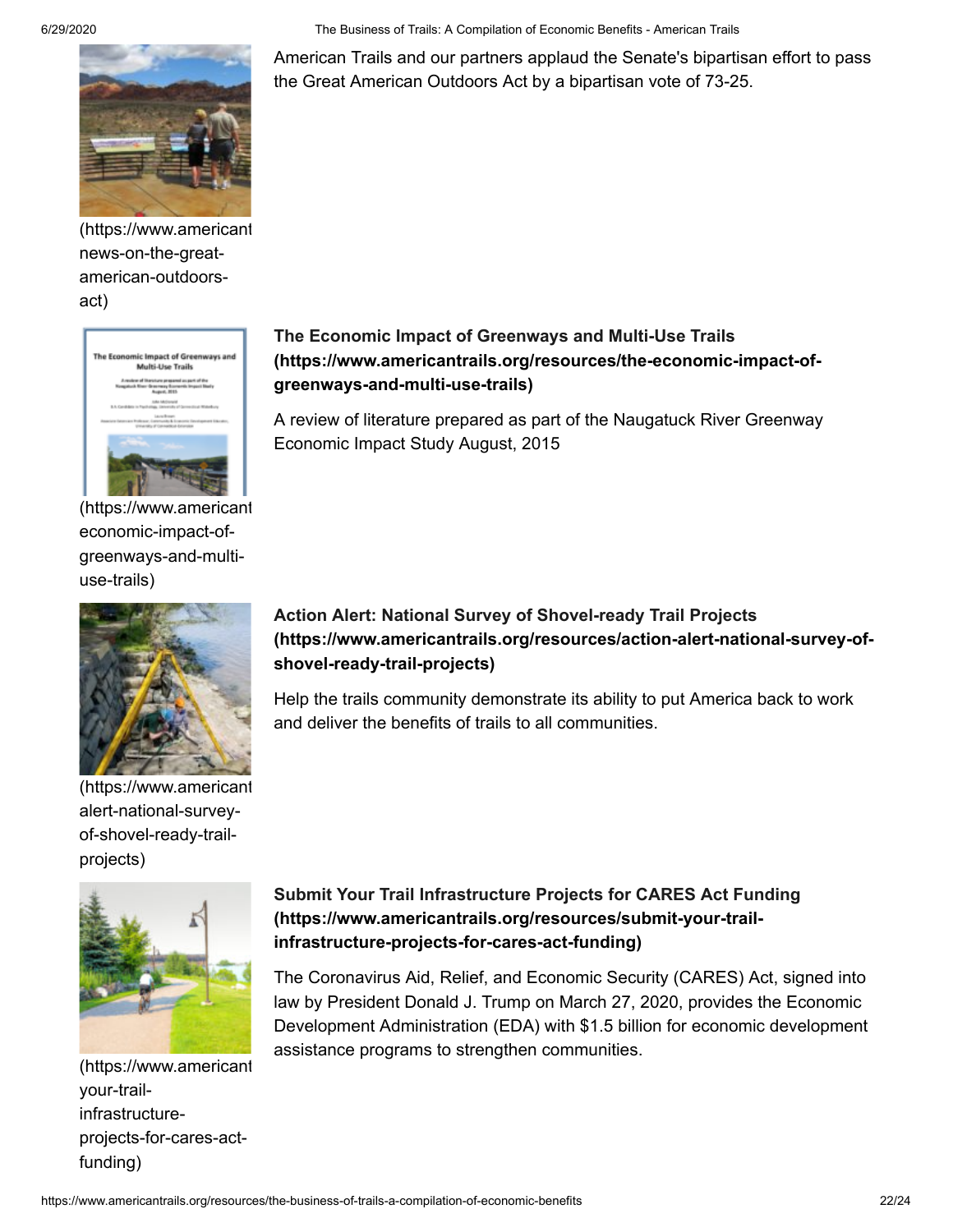# **Diversity**

American Trails advances the development of diverse, high quality trails and greenways for the benefit of people and communities.



View Local Information

## Search This Site

Search  $\overline{Q}$ 



## Follow Us

f entrepreneur of the Magazine of the Magazine of the Magazine of the Magazine of the Magazine of the Magazine of the Magazine of the Magazine of the Magazine of the Magazine of the Magazine of the Magazine of the Magazine ww.instagram.com/americantrails/boards/) (https://www.pinterest.com/americantrails/boards/) (https://vimeo.com/

## **Why Trails**

[\(https://www.americantrails.org/why-trails\)](https://www.americantrails.org/why-trails) Benefits of Trails [\(https://www.americantrails.org/why-trails\)](https://www.americantrails.org/why-trails) How You Can Help [\(https://www.americantrails.org/why-trails#help\)](https://www.americantrails.org/why-trails#help)

## **[Trails Professionals](https://www.americantrails.org/training)** (/training)

Training and Education [\(https://www.americantrails.org/training\)](https://www.americantrails.org/training) Jobs and Networking [\(https://www.americantrails.org/connect\)](https://www.americantrails.org/connect)

### **[What We Do](https://www.americantrails.org/programs)** (/programs)

Our Programs [\(https://www.americantrails.org/programs\)](https://www.americantrails.org/programs) [About Us \(https://www.americantrails.org/about](https://www.americantrails.org/about-us)us)

**[Issues & Policy](https://www.americantrails.org/issues-and-policy)** (*I*ssues-and-policy)